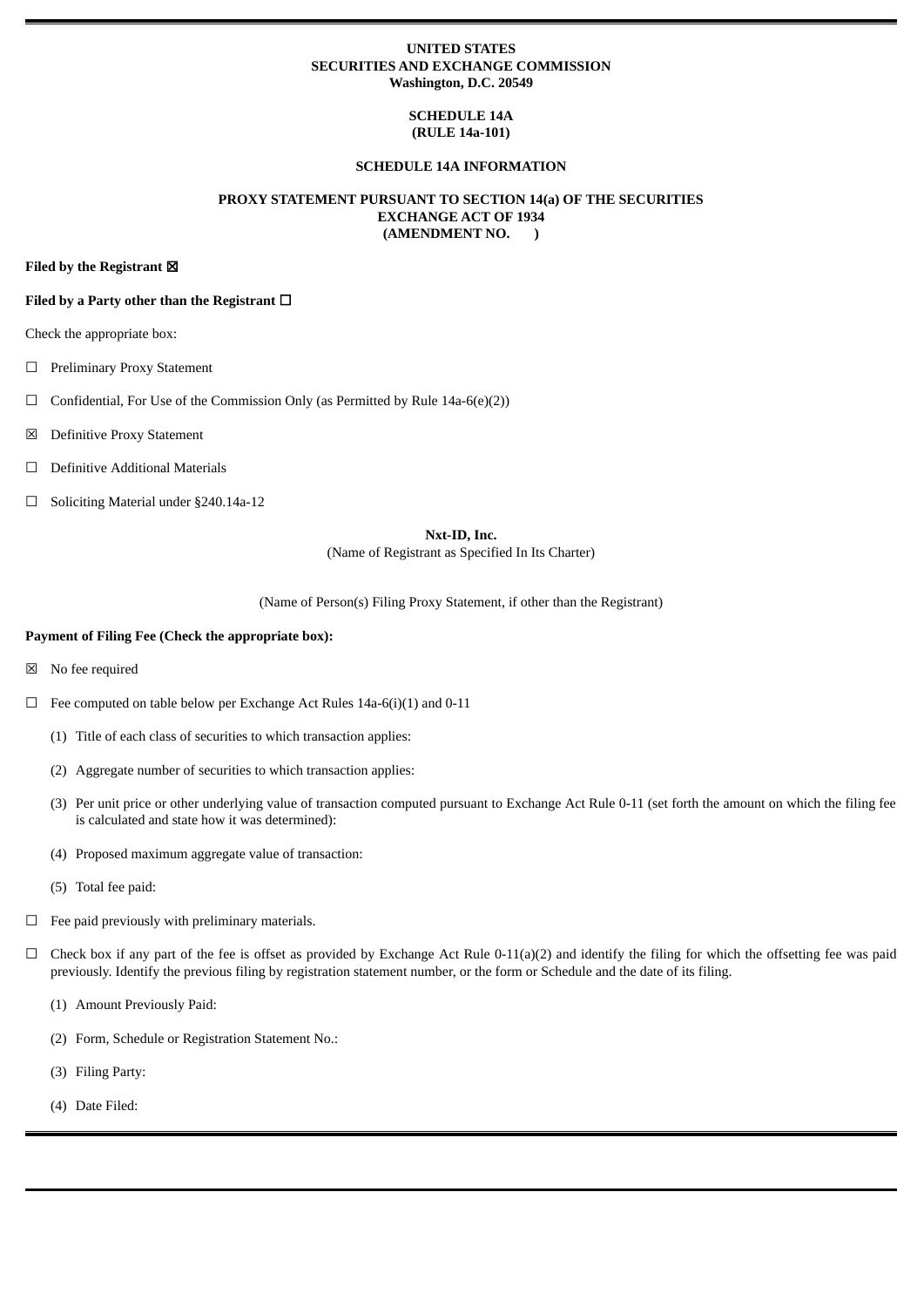

**288 Christian Street Hangar C 2nd Floor Oxford, CT 06478 (203) 266-2103**

**Important Notice Regarding the Availability of Proxy Materials for the Special Meeting of Stockholders to Be Held on October 15, 2021**

The Notice of Special Meeting and the Proxy Statement are available at: http://xbrlfinancialwidget.com/default.aspx?CIKNum=1566826&view=All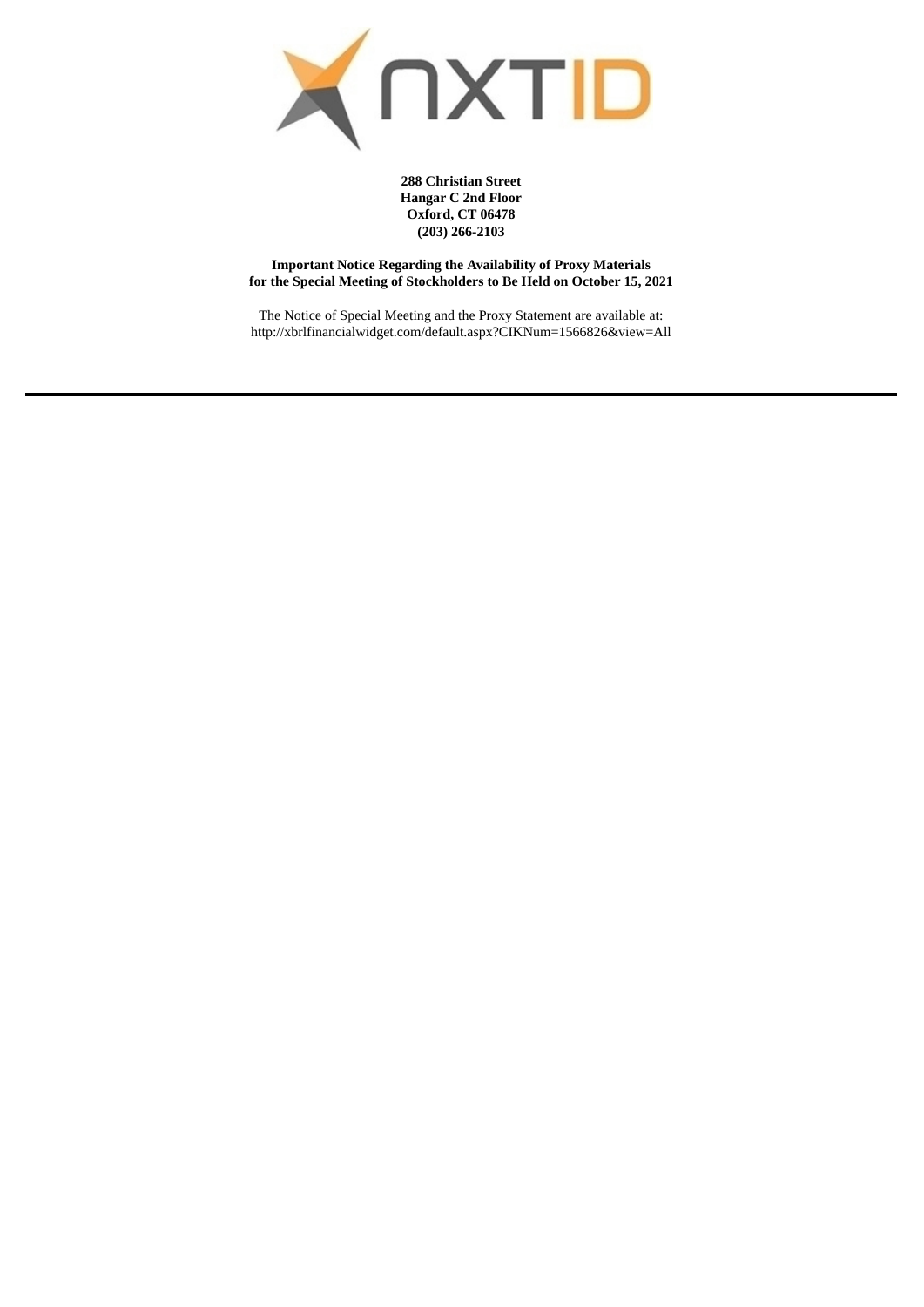### **NOTICE OF SPECIAL MEETING OF STOCKHOLDERS TO BE HELD ON OCTOBER 15, 2021**

#### **To the Stockholders of Nxt-ID, Inc.:**

**NOTICE IS HEREBY GIVEN** that a Special Meeting of Stockholders ("Special Meeting") of Nxt-ID, Inc., a Delaware corporation (the "Company"), will be held on October 15, 2021 at 10:30 a.m. (Eastern Time) at the offices of Sullivan & Worcester LLP at 1633 Broadway, 32nd Floor, New York, NY 10019. Notwithstanding the foregoing or anything to the contrary contained herein, as a precaution due to the outbreak of the coronavirus (COVID-19), the Company is planning for the possibility that there may be limitations on attending the Special Meeting in person, or the Company may decide to hold the Special Meeting on a different date, at a different location or by means of remote communication (*i.e.*, a "virtual meeting"). The Special Meeting is being held for the following purposes:

1. To authorize the Company's board of directors (the "Board") to amend the Company's certificate of incorporation, as amended (the "Certificate of Incorporation"), to effect a reverse stock split of all of the Company's outstanding shares of common stock, par value \$0.0001 per share (the "Common Stock"), by a ratio in the range of one-for-three to one-for-ten ("Proposal No. 1"); and

2. To authorize the Board to amend the Certificate of Incorporation by amending the Company's Certificate of Designations, Preferences and Rights of Series C Non-Convertible Voting Preferred Stock (the "Series C Preferred Certificate of Designations") to (i) effect a reverse stock split of all of the Company's outstanding shares of Series C Non-Convertible Voting Preferred Stock, par value \$0.0001 per share (the "Series C Preferred Stock"), by the same ratio that the Board selects for the reverse stock split of our Common Stock described in Proposal No. 1 (the "Series C Preferred Reverse Stock Split") and (ii) increase the stated value of the Series C Preferred Stock by the same amount as the ratio of the Series C Preferred Reverse Stock Split (collectively, "Proposal No. 2").

The foregoing items of business are more fully described in the Proxy Statement that is attached and made a part of this notice of the Special Meeting. Only stockholders of record of the Company's Common Stock, stockholders of record of the Company's Series C Preferred Stock and stockholders of record of the Company's Series F Convertible Preferred Stock, par value \$0.0001 per share (the "Series F Preferred Stock"), at the close of business on September 16, 2021 (the "Record Date") will be entitled to notice of, and to vote at, the Special Meeting or any adjournment thereof.

#### **Our Board recommends that you vote "FOR" each of the proposals.**

All stockholders who are record or beneficial owners of the Company's Common Stock the one (i) record holder of our Series C Preferred Stock and the one (1) record holder of our Series F Preferred Stock on the Record Date are cordially invited to attend the Special Meeting in person. Your vote is important regardless of the number of shares of Common Stock, Series C Preferred Stock and/or Series F Preferred Stock that you own. Only record or beneficial owners of the Common Stock, Series C Preferred Stock and/or Series F Preferred Stock as of the Record Date may attend the Special Meeting in person. When you arrive at the Special Meeting, you must present photo identification, such as a driver's license. Beneficial owners also must provide evidence of stockholdings as of the Record Date, such as a recent brokerage account or bank statement.

Whether or not you expect to attend the Special Meeting, please complete, sign, date and return the enclosed proxy card in the enclosed postage-paid envelope in order to ensure representation of your shares of Common Stock, Series C Preferred Stock and/or Series F Preferred Stock. It will help in our preparations for the Special Meeting if you would check the box on the form of proxy if you plan on attending the Special Meeting. Your proxy is revocable in accordance with the procedures set forth in the Proxy Statement. Please be advised that if you are not a record or beneficial owner of the Company's Common Stock, Series C Preferred Stock or Series F Preferred Stock on the Record Date, you are not entitled to vote and any proxies received from persons who are not record or beneficial owners of the Company's Common Stock, Series C Preferred Stock or Series F Preferred Stock on the Record Date will be disregarded.

Oxford, Connecticut By Order of the Board of Directors,

September 17, 2021 /s/ Chia-Lin Simmons

Chia-Lin Simmons Chief Executive Officer

**WHETHER OR NOT YOU PLAN TO ATTEND THE SPECIAL MEETING, PLEASE PROMPTLY COMPLETE, SIGN, DATE AND RETURN** THE ENCLOSED PROXY CARD IN THE ACCOMPANYING ENVELOPE. NO POSTAGE NEED BE AFFIXED IF THE PROXY CARD IS **MAILED IN THE UNITED STATES.**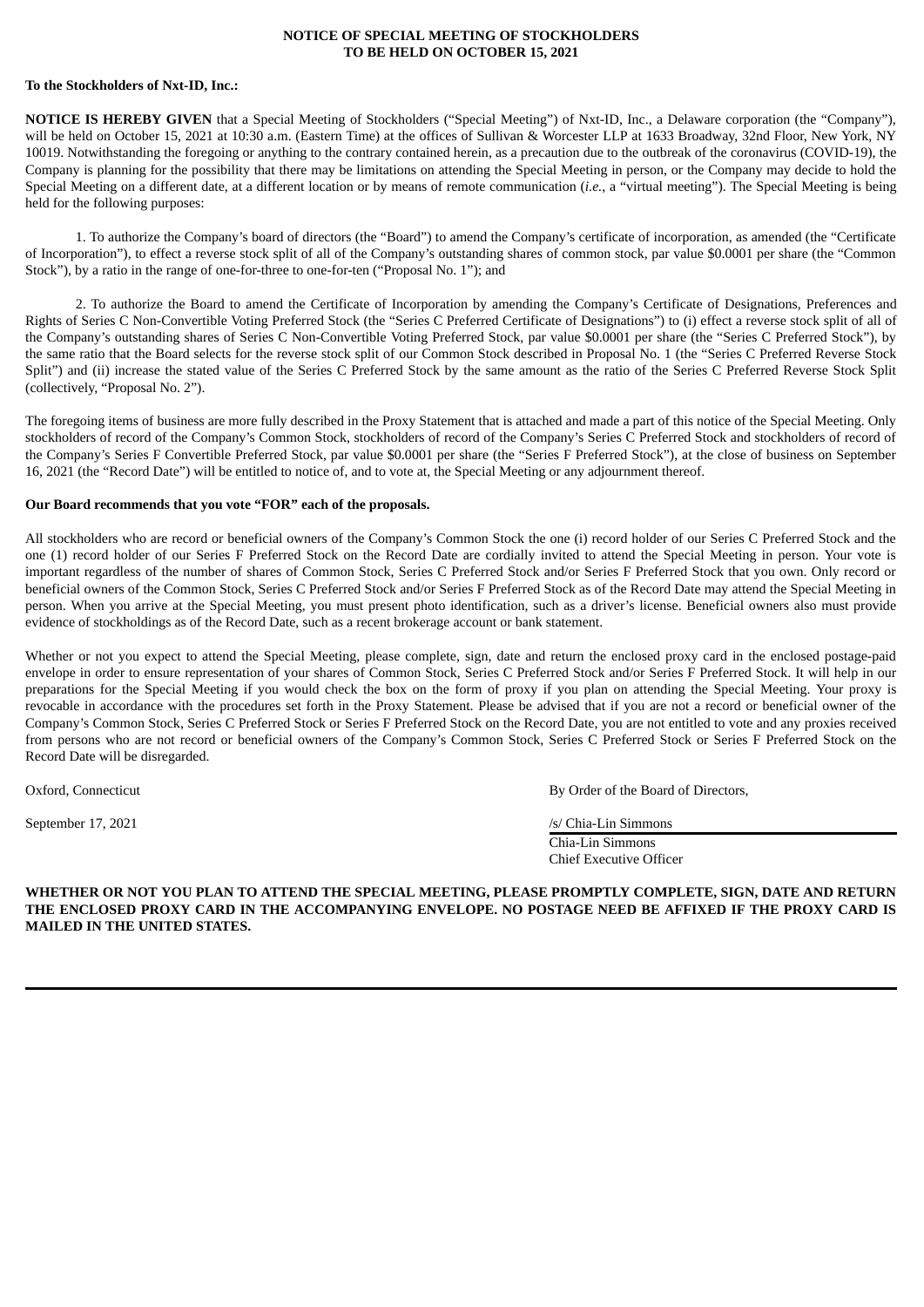# **TABLE OF CONTENTS**

| TABLE OF CONTENTS                                                                                                                      |                |
|----------------------------------------------------------------------------------------------------------------------------------------|----------------|
| PROXY STATEMENT FOR SPECIAL MEETING OF STOCKHOLDERS                                                                                    | $\mathbf{1}$   |
| <b>Information Concerning the Proxy Materials and the Special Meeting</b>                                                              | $\mathbf{1}$   |
| <b>Voting Procedures and Vote Required</b>                                                                                             | $\overline{2}$ |
| Delivery of Documents to Stockholders Sharing an Address                                                                               | 3              |
| SECURITY OWNERSHIP OF CERTAIN BENEFICIAL OWNERS AND MANAGEMENT                                                                         | 3              |
| AUTHORIZATION OF THE BOARD TO AMEND THE CERTIFICATE OF INCORPORATION TO EFFECT A REVERSE STOCK SPLIT                                   |                |
| OF ALL OUTSTANDING SHARES OF COMMON STOCK (Proposal No. 1)                                                                             | 6              |
|                                                                                                                                        | 6              |
| <b>Summary</b>                                                                                                                         | $\overline{7}$ |
| <b>Board Determination to Implement the Reverse Stock Split</b><br><b>Risks of the Common Stock Reverse Stock Split</b>                | 10             |
|                                                                                                                                        |                |
| <b>Principal Effects of the Common Stock Reverse Stock Split</b>                                                                       | 11<br>13       |
| <b>Fractional Shares</b>                                                                                                               |                |
| No Dissenters' Rights                                                                                                                  | 13             |
| <b>Certain United States Federal Income Tax Consequences</b>                                                                           | 13             |
| <b>Accounting Consequences</b>                                                                                                         | 14             |
| <b>Exchange of Stock Certificates</b>                                                                                                  | 14             |
| <b>Book-Entry</b>                                                                                                                      | 15             |
| <b>Interests of Directors and Executive Officers</b>                                                                                   | 15             |
| <b>Vote Required and Recommendation</b>                                                                                                | 15             |
|                                                                                                                                        |                |
| AUTHORIZATION OF THE BOARD TO AMEND THE CERTIFICATE OF INCORPORATION BY AMENDING THE SERIES C                                          |                |
| PREFERRED CERTIFICATE OF DESIGNATIONS TO EFFECT A REVERSE STOCK SPLIT OF ALL OUTSTANDING SHARES OF                                     |                |
| SERIES C PREFERRED STOCK AND INCREASE THE STATED VALUE OF THE SERIES C PREFERRED STOCK (Proposal No. 2)                                | 16             |
| <b>Summary</b>                                                                                                                         | 16             |
| <b>Implementation of the Series C Preferred Reverse Stock Split</b>                                                                    | 17             |
| Increase in the Stated Value of the Series C Preferred Stock                                                                           | 17             |
| Principal Effects of the Series C Preferred Stock Reverse Stock Split and Increase in the Stated Value of the Series C Preferred Stock | 18             |
| <b>Fractional Shares</b>                                                                                                               | 18             |
| No Dissenters' Rights                                                                                                                  | 19             |
| <b>Certain United States Federal Income Tax Consequences</b>                                                                           | 19             |
| <b>Exchange of Stock Certificates</b>                                                                                                  | 19             |
| <b>Interests of Directors and Executive Officers</b>                                                                                   | 19             |
| <b>Vote Required and Recommendation</b>                                                                                                | 19             |
| <b>FUTURE STOCKHOLDER PROPOSALS</b>                                                                                                    | 20             |
| <b>EXPENSES AND SOLICITATION</b>                                                                                                       | 20             |
| <b>ADDITIONAL INFORMATION</b>                                                                                                          | 20             |
| APPENDIX A - FORM OF CERTIFICATE OF AMENDMENT OF CERTIFICATE OF INCORPORATION                                                          | $A-1$          |
| APPENDIX B - FORM OF CERTIFICATE OF AMENDMENT OF CERTIFICATE OF DESIGNATIONS, PREFERENCES AND RIGHTS                                   |                |
| OF SERIES C NON-CONVERTIBLE VOTING PREFERRED STOCK                                                                                     | $B-1$          |
|                                                                                                                                        |                |

i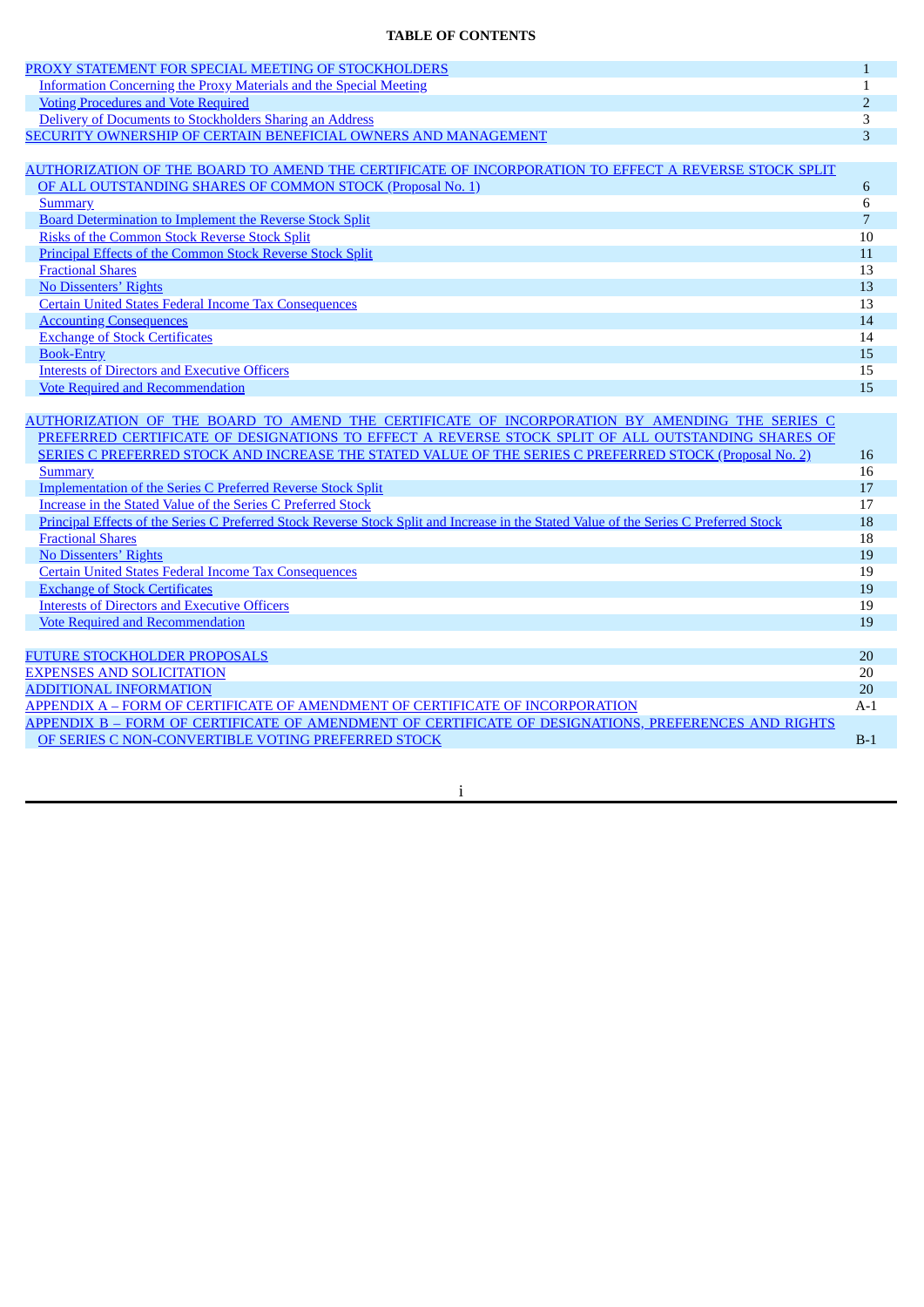

#### **PROXY STATEMENT FOR SPECIAL MEETING OF STOCKHOLDERS**

<span id="page-4-0"></span>In this Proxy Statement, Nxt-ID, Inc., a Delaware corporation, is referred to as "Nxt-ID," the "Company," "we," "us" and "our."

#### <span id="page-4-1"></span>**Information Concerning the Proxy Materials and the Special Meeting**

Proxies in the form enclosed with this Proxy Statement are being solicited by our board of directors (the "Board") for use at our Special Meeting of Stockholders (the "Special Meeting") to be held at 10:30 a.m. (Eastern Time) on October 15, 2021 at the offices of Sullivan & Worcester LLP at 1633 Broadway, 32nd Floor, New York, NY 10019, and at any adjournment thereof. Notwithstanding the foregoing or anything to the contrary contained herein, as a precaution due to the outbreak of the coronavirus ("COVID-19"), the Company is planning for the possibility that there may be limitations on attending the Special Meeting in person, or the Company may decide to hold the Special Meeting on a different date, at a different location or by means of remote communication (*i.e.*, a "virtual meeting"). Your vote is very important. For this reason, our Board is requesting that you permit your shares of common stock, par value \$0.0001 per share (the "Common Stock"), your shares of Series C Non-Convertible Voting Preferred Stock, par value \$0.0001 per share (the "Series C Preferred Stock") and/or your shares of Series F Convertible Preferred Stock, par value \$0.0001 per share (the "Series F Preferred Stock"), to be represented at the Special Meeting by the proxies named on the enclosed proxy card. This Proxy Statement contains important information for you to consider when deciding how to vote on the matters brought before the Special Meeting. Please read it carefully.

Voting materials, which include this Proxy Statement and the enclosed proxy card, will be first mailed to stockholders on or about September 20, 2021.

Only stockholders of record of our Common Stock, Series C Preferred Stock and Series F Preferred Stock as of the close of business on September 16, 2021 (the "Record Date") will be entitled to notice of, and to vote at, the Special Meeting. As of the Record Date, 88,308,523 shares of Common Stock were issued and outstanding, 2,000 shares of Series C Preferred Stock were issued and outstanding to one (1) record holder and 173,333 shares of Series F Preferred Stock were issued and outstanding to one (1) record holder. Holders of Common Stock and the holder of the Series C Preferred Stock are entitled to one (1) vote per share for each share of Common Stock and/or one (1) vote per share of Series C Preferred Stock held by them. The holder of shares of Series F Preferred Stock will be entitled to vote on an as-converted to Common Stock basis with respect to 665,045 votes for shares of Series F Preferred Stock held by such holder (for further information, please see section below titled "Security Ownership Of Certain Beneficial Owners And Management"). Stockholders may vote in person or by proxy; however, granting a proxy does not in any way affect a stockholder's right to attend the Special Meeting and vote in person. Any stockholder giving a proxy has the right to revoke that proxy by (i) filing a later-dated proxy or a written notice of revocation with us at our principal office at any time before the original proxy is exercised or (ii) attending the Special Meeting and voting in person.

Chia-Lin Simmons is named as attorney-in-fact in the proxy. Ms. Simmons is our Chief Executive Officer and will vote all shares represented by properly executed proxies returned in time to be counted at the Special Meeting, as described below under "Voting Procedures and Vote Required." Where a vote has been specified in the proxy with respect to the matters identified in the Notice of the Special Meeting, the shares represented by the proxy will be voted in accordance with those voting specifications. If no voting instructions are indicated, your shares will be voted as recommended by our Board on all matters, and as the proxy holders may determine in their discretion with respect to any other matters properly presented for a vote before the Special Meeting.

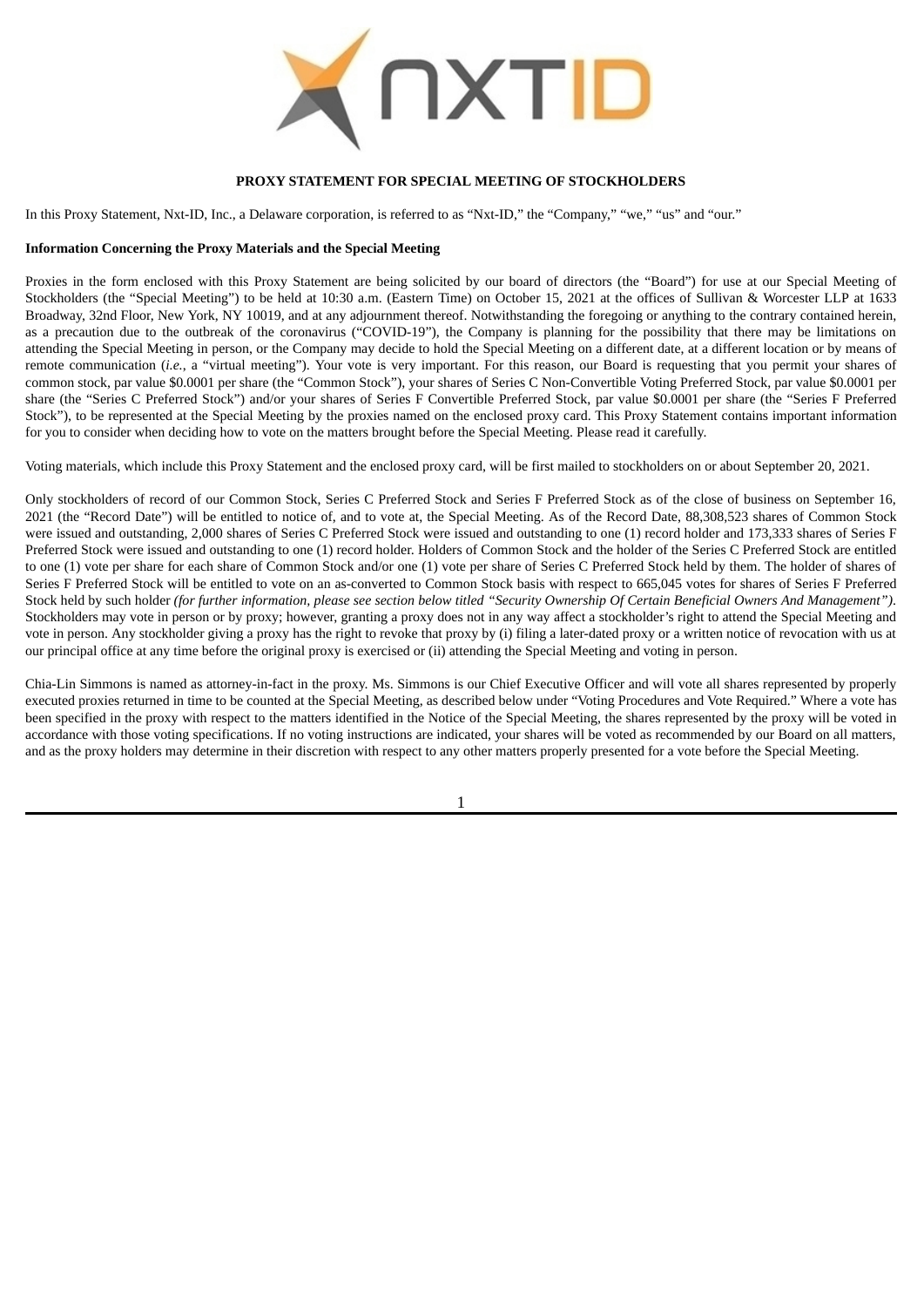The stockholders will consider and vote upon (i) a proposal to authorize the Board to amend the Company's certificate of incorporation, as amended (the "Certificate of Incorporation"), to effect a reverse stock split of all of the outstanding shares of Common Stock by a ratio in the range of one-for-three to one-for-ten ("Proposal No. 1"); and (ii) a proposal to authorize the Board to amend the Certificate of Incorporation by amending the Company's Certificate of Designations, Preferences and Rights of Series C Non-Convertible Voting Preferred Stock (the "Series C Preferred Certificate of Designations") to (a) effect a reverse stock split of all of the Company's outstanding shares of Series C Preferred Stock by the same ratio that the Board selects for the reverse stock split of our Common Stock described in Proposal No. 1 (the "Series C Preferred Reverse Stock Split") and (b) increase the stated value of the Series C Preferred Stock by the same amount as the ratio of the Series C Preferred Reverse Stock Split (collectively, "Proposal No. 2").

### <span id="page-5-0"></span>**Voting Procedures and Vote Required**

Ms. Simmons will vote all shares represented by properly executed proxies returned in time to be counted at the Special Meeting. The presence, in person or by proxy, of at least one-third (1/3) of the issued and outstanding shares of Common Stock and Series C Preferred Stock , in the aggregate, entitled to vote at the Special Meeting is necessary to establish a quorum for the transaction of business. Shares represented by proxies which contain an abstention and "broker non-vote" shares (described below) are counted as present for purposes of determining the presence of a quorum for the Special Meeting.

All properly executed proxies delivered pursuant to this solicitation and not revoked will be voted at the Special Meeting as specified in such proxies.

Vote Required for Authorization of the Board to Amend the Certificate of Incorporation to Effect a Reverse Stock Split of All Outstanding Shares of Common Stock by a Ratio in the Range of One-for-Three to One-for-Ten (Proposal No. 1). Our by-laws (the "Bylaws") provide that, on all matters (other than the election of directors and except to the extent otherwise required by our Certificate of Incorporation or applicable Delaware law), the affirmative vote of a majority of the shares outstanding and entitled to vote on the matter will be required for approval. Accordingly, the affirmative vote of a majority of the shares of Common Stock, Series C Preferred Stock and Series F Preferred Stock (voting on an as-converted to Common Stock basis ), in the aggregate, outstanding on the Record Date and entitled to vote on the matter will be required to approve the Reverse Stock Split.

Vote Required for Authorization of the Board to Amend the Certificate of Incorporation by Amending the Series C Preferred Certificate of Designations to (i) Effect a Reverse Stock Split of All Outstanding Shares of Series C Preferred Stock by the same ratio that the Board selects for the Reverse Stock Split of Our Common Stock Described in Proposal No. 1 and (ii) Increase the Stated Value of the Series C Preferred Stock by the Same Amount as the Ratio of the Series C Preferred Reverse Stock Split (collectively, Proposal No. 2). Our Bylaws provide that, on all matters (other than the election of directors and except to the extent otherwise required by our Certificate of Incorporation or applicable Delaware law), the affirmative vote of a majority of the shares outstanding and entitled to vote on the matter will be required for approval. Additionally, pursuant to the provisions of the Series C Preferred Certificate of Designations and the applicable provisions of the General Corporation Law of the State of Delaware (the "DGCL"), as long as the Series C Preferred Reverse Stock Split is implemented at the same ratio as the reverse stock split of our Common Stock described in Proposal No. 1 and is conditioned upon our implementing the reverse stock split of our Common Stock, the affirmative vote of a majority of the shares of Common Stock, Series C Preferred Stock and Series F Preferred Stock (voting on an as-converted to Common Stock basis), in the aggregate, outstanding on the Record Date and entitled to vote on the matter will be required to approve the Series C Preferred Stock Reverse Stock Split.

If you hold shares beneficially in street name and do not provide your broker with voting instructions, your shares may constitute "broker non-votes." Generally, broker non-votes occur on a matter when a broker is not permitted to vote on that matter without instructions from the beneficial owner and instructions are not given. Brokers that have not received voting instructions from their clients cannot vote on their clients' behalf on "non-routine" proposals. Broker non-votes are not counted in tabulating the voting result for any particular proposal and shares that constitute broker non-votes are not considered entitled to vote.

The vote on Proposals No. 1 and No. 2 are considered "routine."

Abstentions are counted as "shares present" at the Special Meeting for purposes of determining the presence of a quorum but are not counted in the calculation of the vote.

Votes at the Special Meeting will be tabulated by one or more inspectors of election appointed by the Chief Executive Officer.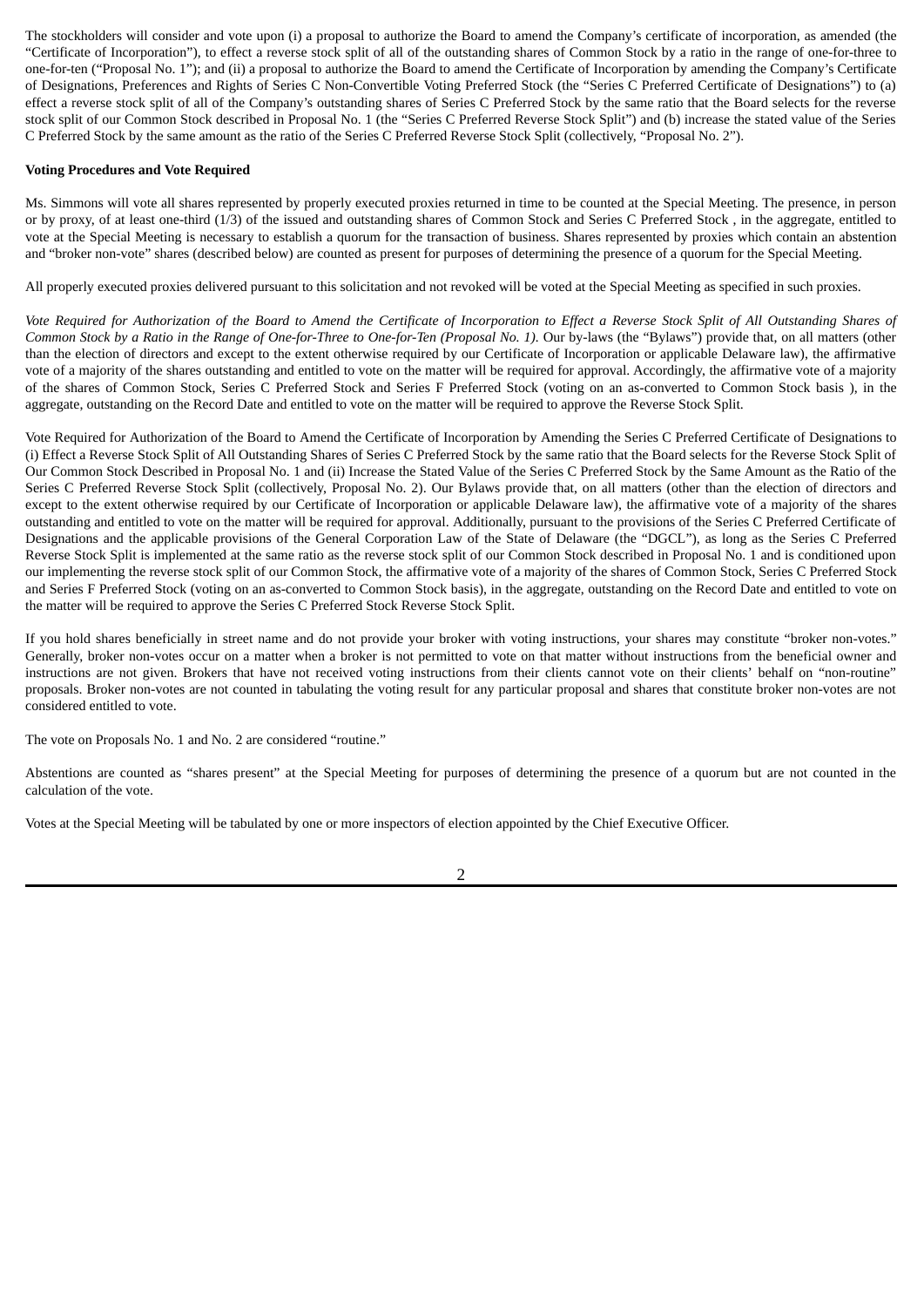Stockholders will not be entitled to dissenters' rights with respect to any matter to be considered at the Special Meeting.

### <span id="page-6-0"></span>**Delivery of Documents to Stockholders Sharing an Address**

We will send only one set of Special Meeting materials and other corporate mailings to stockholders who share a single address unless we received contrary instructions from any stockholder at that address. This practice, known as "householding," is designed to reduce our printing and postage costs. However, the Company will deliver promptly upon written or oral request a separate copy of the Special Meeting materials to a stockholder at a shared address to which a single copy of the Special Meeting materials was delivered. You may make such a written or oral request by sending a written notification stating (i) your name, (ii) your shared address and (iii) the address to which the Company should direct the additional copy of the Special Meeting materials to the Company at Corporate Secretary, 288 Christian Street, Hanger C 2<sup>nd</sup> Floor, Oxford, CT 06478, telephone: (203) 266-2103.

If multiple stockholders sharing an address have received one copy of the Special Meeting materials or any other corporate mailing and would prefer the Company to mail each stockholder a separate copy of future mailings, you may send notification to or call the Company's principal executive offices. Additionally, if current stockholders with a shared address received multiple copies of the Special Meeting materials or other corporate mailings and would prefer the Company to mail one copy of future mailings to stockholders at the shared address, notification of such request may also be made by mail or by calling the Company's principal executive offices.

# **SECURITY OWNERSHIP OF CERTAIN BENEFICIAL OWNERS AND MANAGEMENT**

<span id="page-6-1"></span>The following table sets forth, as of September 16, 2021, information regarding beneficial ownership of our capital stock by:

- each person, or group of affiliated persons, who is known by us to beneficially own more than 5% of our Common Stock, Series C Preferred Stock or Series F Preferred Stock;
- each of our named executive officers:
- each of our directors; and
- all of our named executive officers and directors as a group.

Beneficial ownership is determined according to the rules of the Securities and Exchange Commission (the "SEC') and generally means that a person has beneficial ownership of a security if he, she or it possesses sole or shared voting or investment power of that security, including securities that are exercisable for shares of Common Stock, Series C Preferred Stock or Series F Preferred Stock within sixty (60) days of September 16, 2021. Except as indicated by the footnotes below, we believe, based on the information furnished to us, that the persons named in the table below have sole voting and investment power with respect to all shares of Common Stock, Series C Preferred Stock or Series F Preferred Stock shown that they beneficially own, subject to community property laws where applicable.

For purposes of computing the percentage of outstanding shares of our Common Stock, Series C Preferred Stock and Series F Preferred Stock held by each person or group of persons named above, any shares of Common Stock, Series C Preferred Stock or Series F Preferred Stock that such person or persons has the right to acquire within sixty (60) days of September 16, 2021 is deemed to be outstanding, but is not deemed to be outstanding for the purpose of computing the percentage ownership of any other person. The inclusion herein of any shares of Common Stock, Series C Preferred Stock and Series F Preferred Stock listed as beneficially owned does not constitute an admission of beneficial ownership. Unless otherwise identified, the address of each beneficial owner listed in the table below is c/o Nxt-ID, Inc., 288 Christian Street, Hangar C 2nd Floor, Oxford, CT 06478.

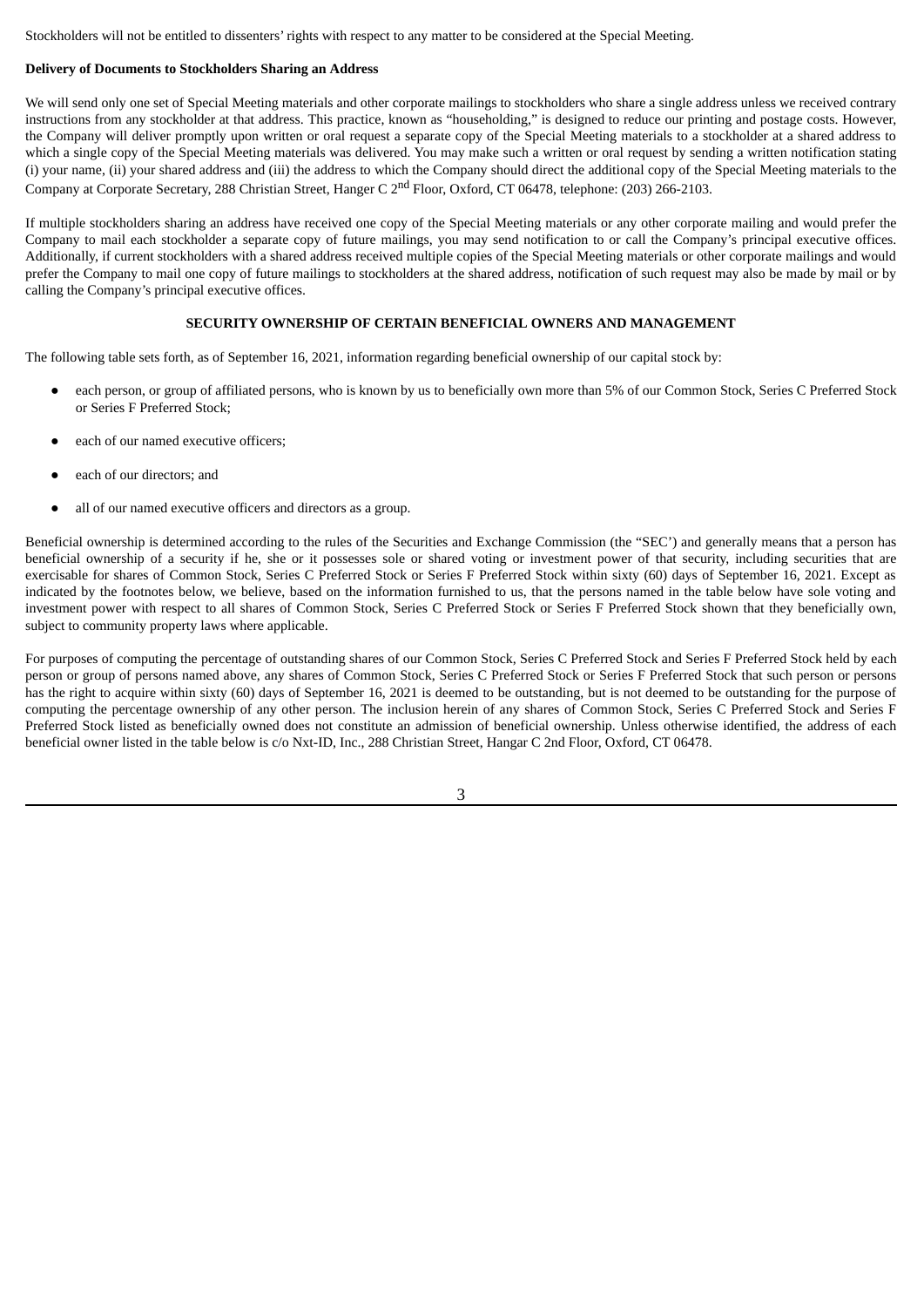|                                                                                                                                    | <b>Shares Beneficially Owned</b> |        |                                 |      |                                 | % Total |               |
|------------------------------------------------------------------------------------------------------------------------------------|----------------------------------|--------|---------------------------------|------|---------------------------------|---------|---------------|
|                                                                                                                                    | <b>Common Stock</b>              |        | <b>Series C Preferred Stock</b> |      | <b>Series F Preferred Stock</b> |         | <b>Voting</b> |
| <b>Name of Beneficial Owner</b><br><b>Non-Director or Officer</b><br>5% Stockholders:                                              | <b>Shares</b>                    | % (1)  | <b>Shares</b>                   | $\%$ | <b>Shares</b>                   | $\%$    | Power (2)     |
| <b>Anson Investments Master</b><br>Fund LP $(3)$                                                                                   | 8,902,156                        | 9.99%  |                                 |      |                                 |         | 9.99%         |
| Alpha Capital Anstalt (4)                                                                                                          | 6,862,219                        | 7.77%  |                                 |      | 173,333                         | 100%    | 7.16%         |
| Giesecke & Devrient<br><b>Mobile Security</b><br>America, Inc. (5)                                                                 | 584,795                          | $\ast$ | 2,000                           | 100  |                                 |         | $\ast$        |
| <b>Armistice Capital Master</b><br>Fund, Ltd. $(6)$                                                                                | 4,444,400                        | 5.03%  |                                 |      |                                 |         | 5.03%         |
| <b>Directors and Executive</b><br>Officers:                                                                                        |                                  |        |                                 |      |                                 |         |               |
| Chia-Lin Simmons<br><b>Chief Executive Officer</b><br>and Director (7)                                                             |                                  |        |                                 |      |                                 |         |               |
| <b>Mark Archer</b><br><b>Interim Chief Financial</b><br>Officer                                                                    |                                  |        |                                 |      |                                 |         |               |
| Vincent S. Miceli (8)<br><b>Former Chief Executive</b><br>Officer, Former Chief<br>Financial Officer and<br><b>Former Director</b> | 1,077,517                        | 1.22%  |                                 |      |                                 |         | 1.22%         |
| Major General David R.<br>Gust, USA, Ret.<br>Director (9)                                                                          | 368,669                          | $\ast$ |                                 |      |                                 |         | $\ast$        |
| Michael J. D'Almada-<br>Remedios, PhD<br>Director (10)                                                                             | 374,037                          | $\ast$ |                                 |      |                                 |         | $\ast$        |
| Daniel P. Sharkey<br>Director (11)                                                                                                 | 363,657                          | $\ast$ |                                 |      |                                 |         | $\ast$        |
| Robert A. Curtis, Pharm.D.<br>Director (12)                                                                                        | 278,566                          | $\ast$ |                                 |      |                                 |         | $\ast$        |
| <b>Directors and Executive</b><br><b>Officers as a Group (7</b><br>persons)                                                        | 2,462,446                        | 2.78%  |                                 |      |                                 |         | 2.78%         |

\* Less than 1%

(1) Based on 88,308,523 shares of Common Stock issued and outstanding as of September 16, 2021.

4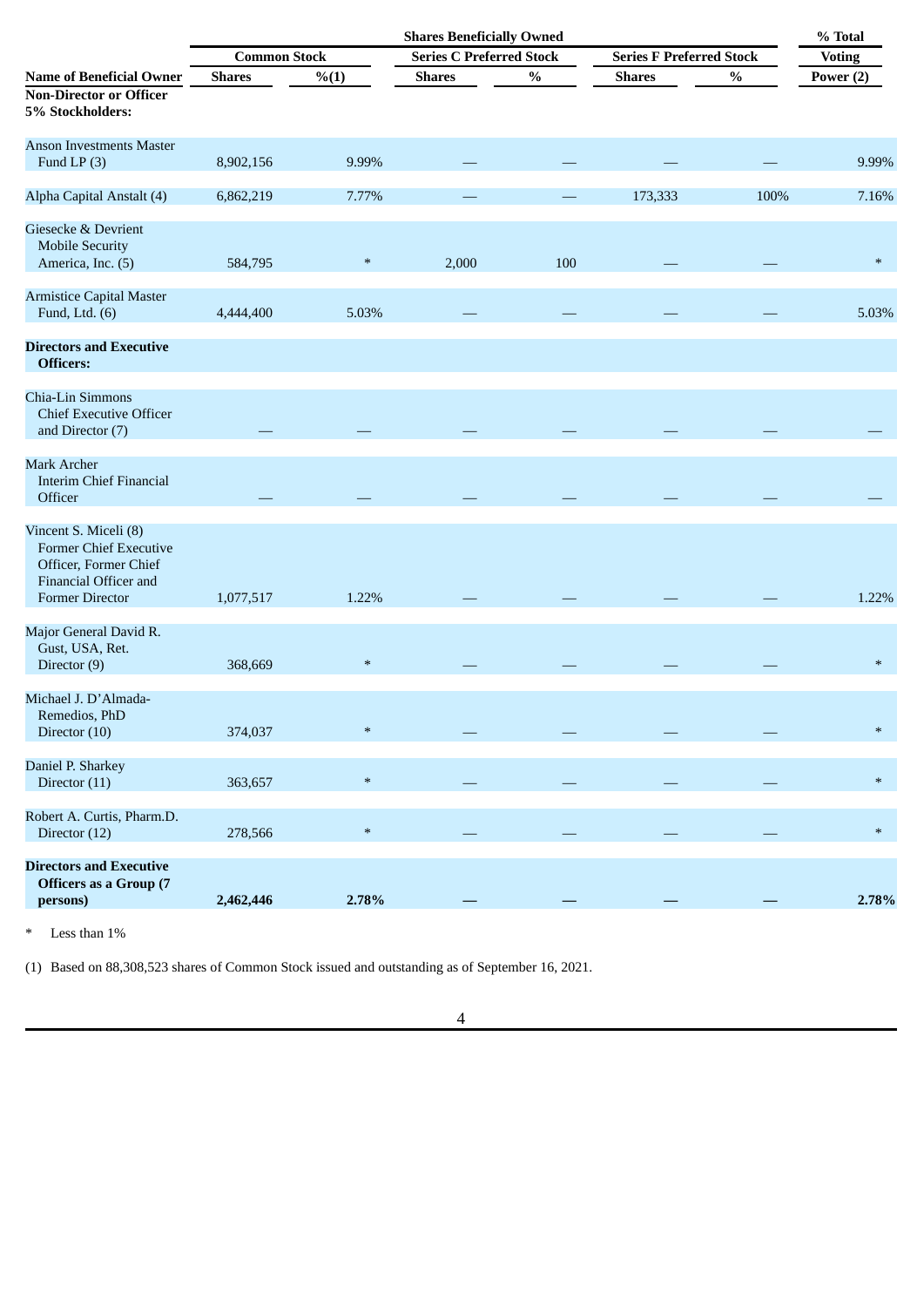- (2) Percentage of total voting power represents voting power with respect to all shares of our Common Stock, Series C Preferred Stock, which have the same voting rights as our shares of Common Stock. The holders of our Common Stock and Series C Preferred Stock are each entitled to one vote per share. The holders of our Series F Preferred Stock vote on an as-converted to Common Stock basis with respect to all matters on which the holders of Common Stock are entitled to vote.
- (3) Beneficial ownership consists of (i) 8,100,001 shares of Common Stock and (ii) warrants exercisable for up to an aggregate of 802,155 shares of Common Stock, which warrants are subject to, as applicable, certain beneficial ownership limitations, which provide that a holder of such warrants will not have the right to exercise any portion thereof if such holder, together with its affiliates, would beneficially own in excess of 9.99% of the number of shares of Common Stock outstanding; and excludes warrants exercisable for up to an aggregate 16,748,255 shares of Common Stock, comprising (x) warrants exercisable for up to an aggregate of 5,314,925 shares of Common Stock, which warrants are subject to, as applicable, certain beneficial ownership limitations, which provide that a holder of such warrants will not have the right to exercise any portion thereof if such holder, together with its affiliates, would beneficially own in excess of 4.99% or 9.99%, as applicable, of the number of shares of Common Stock outstanding immediately after giving effect to such exercise, provided that upon at least 61 days' prior notice to us, such holder may increase or decrease such limitation up to a maximum of 9.99% of the number of shares of Common Stock outstanding and (y) warrants exercisable for up to an aggregate of 11,433,330 shares of Common Stock, which are not exercisable for shares of Common Stock within 60 days after September 16, 2021, including warrants exercisable for up to 8,100,000 shares of Common Stock issued by the Company on September 16, 2021 which are not exercisable until the Company has obtained stockholder approval to effect a reverse stock split or increase its number of authorized shares, which may not occur within 60 days of September 16, 2021. Anson Advisors Inc. ("AAI") and Anson Funds Management LP ("AFM", and together with AAI, "Anson") are the coinvestment advisers of Anson Investments Master Fund LP ("AIMF"). Anson holds voting and dispositive power over the securities held by AIMF. Bruce Winson is the managing member of Anson Management GP LLC, which is the general partner of AFM. Moez Kassam and Amin Nathoo are directors of AAI. Mr. Winson, Mr. Kassam and Mr. Nathoo each disclaim beneficial ownership of these securities except to the extent of their pecuniary interest therein. The principal business address of the AIMF is Walkers Corporate Limited, Cayman Corporate Centre, 27 Hospital Road, George Town, Grand Cayman KY1-9008, Cayman Islands.
- (4) Beneficial ownership of Common Stock consists of (i) 5,706,665 shares of Common Stock and (ii) 173,333 shares of Series F Preferred Stock convertible into 1,155,554 shares of Common Stock, based on a conversion price equal to \$0.45 per share under the terms of the Certificate of Designation of Preferences, Rights and Limitations of Series F Convertible Preferred Stock (the "Series F Certificate of Designation") and excludes warrants exercisable for up to an aggregate 8,851,432 shares of Common Stock, comprising (x) warrants exercisable into an aggregate of 2,344,767 shares of Common Stock, which warrants are subject to, as applicable, certain beneficial ownership limitations, which provide that a holder of such warrants will not have the right to exercise any portion thereof if such holder, together with its affiliates, would beneficially own in excess of 4.99% or 9.99%, as applicable, of the number of shares of Common Stock outstanding immediately after giving effect to such exercise, provided that upon at least 61 days' prior notice to us, such holder may increase or decrease such limitation up to a maximum of 9.99% of the number of shares of Common Stock outstanding and (y) warrants exercisable for up to an aggregate of 6,506,665 shares of Common Stock, which are not exercisable for shares of Common Stock within 60 days after September 16, 2021, including warrants exercisable for up to 4,840,000 shares of Common Stock issued by the Company on September 16, 2021 which are not exercisable until the Company has obtained stockholder approval to effect a reverse stock split or increase its number of authorized shares, which may not occur within 60 days of September 16, 2021. Beneficial ownership of shares of Series F Preferred Stock includes 173,333 shares of Series F Preferred Stock. For purposes of determining the voting power that Alpha Capital Anstalt has with respect to the shares of Common Stock that would be issuable upon conversion of the 173,333 shares of Series F Preferred Stock and that it may vote at the Special Meeting, Alpha Capital Anstalt has agreed to limit its voting power to only 665,046 shares of Common Stock underlying such Series F Preferred Stock (representing only 7.16% of the total voting power for the Special Meeting, which is listed in the table above), based on a conversion price equal to \$0.7819 per share, which is the minimum conversion price at which such shares of Series F Preferred Stock would be convertible pursuant to the Series F Certificate of Designation in order to comply with Nasdaq rules. Konrad Ackermann has voting and investment control over the securities held by Alpha Capital Anstalt. The principal business address of Alpha Capital Anstalt is c/o Lettstrasse 32, FL-9490 Vaduz, Furstentums, Liechtenstein.
- (5) Giesecke & Devrient Mobile Security America, Inc. ("G&D") is the sole holder of our Series C Preferred Stock and thus has 100% of the voting power of our outstanding shares of Series C Preferred Stock, which have the same voting rights as our shares of Common Stock (one vote per share). The address of G&D is 45925 Horseshoe Drive, Dulles, VA 20166.
- (6) Beneficial ownership includes 4,444,400 shares of Common Stock and excludes warrants exercisable for up to an aggregate of 4,444,400 shares of Common Stock, which are not exercisable until the Company has obtained stockholder approval to effect a reverse stock split or increase its number of authorized shares, which may not occur within 60 days of September 16, 2021. Steven Boyd, the managing member of Armistice Capital, LLC, the investment manager of Armistice Capital Master Fund Ltd., has the power to vote and dispose of the shares held by Armistice Capital Master Fund Ltd. and may be deemed to be the beneficial owner of its shares of Common Stock. The business address of Armistice Capital Master Fund Ltd. is c/o Armistice Capital, LLC, 510 Madison Avenue, 7th Floor, New York, New York 10022.
- (7) Excludes 2,665,595 unvested shares of restricted Common Stock granted outside the 2013 Long Term Incentive Plan and the 2017 Stock Incentive Plan, which Ms. Simmons does not have the right to acquire within 60 days of September 16, 2021. Such shares of restricted Common Stock vest over a period of 48 months, with one quarter of such shares to vest on June 14, 2022, and thereafter, 1/36 of such shares to vest on the first day of each subsequent month until all such shares have vested, so long as Ms. Simmons remains in the service of the Company on each such vesting date.
- (8) Includes an aggregate of 500,000 shares of Common Stock which have been issued to Mr. Miceli under the Company's 2013 Long-Term Stock Incentive Plan or its 2017 Stock Incentive Plan pursuant to the terms of an agreement, effective August 1, 2021, by and between the Company and Mr. Miceli.
- (9) Includes stock options to purchase 102,146 shares of Common Stock at an average exercise price of \$0.59 per share.
- (10)Includes stock options to purchase 102,146 shares of Common Stock at an average exercise price of \$0.59 per share.
- (11) Includes stock options to purchase 102,146 shares of Common Stock at an average exercise price of \$0.59 per share.
- (12)Includes stock options to purchase 102,146 shares of Common Stock at an average exercise price of \$0.59 per share.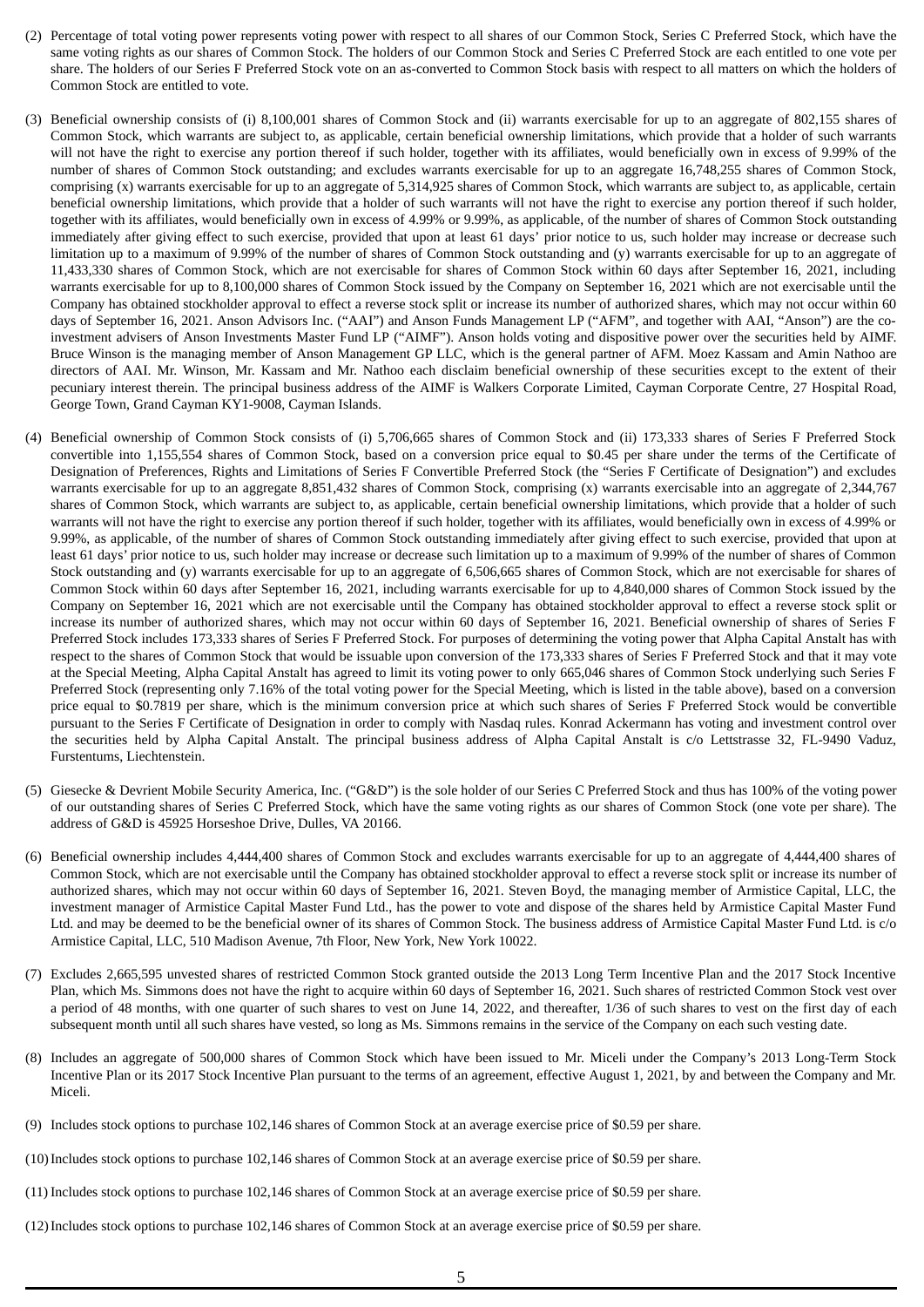### **PROPOSAL TO AUTHORIZE THE BOARD TO AMEND THE CERTIFICATE OF INCORPORATION TO EFFECT A REVERSE STOCK SPLIT OF ALL OUTSTANDING SHARES OF COMMON STOCK**

#### **(Proposal No. 1)**

#### <span id="page-9-1"></span><span id="page-9-0"></span>**Summary**

Our Board has unanimously approved a proposal to amend the Certificate of Incorporation to effect a reverse stock split of all of our outstanding shares of Common Stock by a ratio in the range of one-for-three to one-for-ten (the "Common Stock Reverse Stock Split"). The proposal provides that if the Common Stock Reverse Stock Split is approved by stockholders, the Board will be required to implement the Common Stock Reverse Stock Split, within two (2) business days after such approval, for the purposes of (i) maintaining the listing of our Common Stock on the Nasdaq Capital Market, (ii) to satisfy our obligations under the warrants (the "September Warrants") issued to investors in our underwritten public offering closed on September 15, 2021 (the "Public Offering") to provide for a sufficient number of authorized and unissued shares of our Common Stock so that we can reserve up to 27,887,500 shares of Common Stock (reduced proportionately in accordance with the applicable ratio of the Common Stock Reverse Stock Split) for issuance upon exercise of the September Warrants and (iii) to assure that there are a sufficient number of authorized shares of Common Stock available to reserve for issuance upon exercise and conversion of all other outstanding warrants and convertible securities. The Company's stockholders previously approved a similar amendment to the Certificate of Incorporation in connection with the Company's 2019 Annual Meeting of Stockholders. Originally intended to be utilized prior to May 18, 2020, the Board elected not to implement the reverse stock split at that time owing to the Common Stock's volatility during the middle of the COVID-19 pandemic, coupled with the relaxing of the Minimum Bid Price Requirement (defined below) by the staff of the Listing Qualifications Department of the Nasdaq Stock Market, LLC ("Nasdaq") through June 30, 2020. The Company's stockholders did not approve a similar amendment to the Certificate of Incorporation in connection with the 2020 Annual Meeting of Stockholders. On January 5, 2021, the Company cancelled a special meeting of its stockholders that was scheduled to be held on January 15, 2021 in connection with such similar amendment, as Nasdaq had confirmed that the Company had, at that time, regained compliance with the Minimum Bid Price Requirement, subject to the Company complying with a monitoring period lasting until July 5, 2021 (the "Monitor Period"), pursuant to Nasdaq Listing Rule 5815(d)(4)(A), and the Company no longer required authorization to effect a reverse stock split of the outstanding shares of Common Stock at such special meeting. Pursuant to the Monitor Period, should the closing bid price of the Common Stock remain under \$1.00 for thirty (30) consecutive trading days at any point during the Monitor Period, the Nasdaq Hearings Panel (the "Panel") would provide written notice to the Company that it will promptly conduct a hearing with regards to this deficiency.

On June 18, 2021, the Company received a determination letter from Nasdaq stating that the Company has failed to maintain compliance with the Minimum Bid Price Requirement, as the closing bid price of the Common Stock as of May 27, 2021 had not been at least \$1.00 for the prior thirty (30) consecutive trading days during the Monitor Period and that the Common Stock was subject to delisting from Nasdaq. The Company subsequently requested a hearing before the Panel to appeal the delisting decision, which hearing was held on July 29, 2021. On August 16, 2021, the Company received a letter from Nasdaq, stating that the Panel had determined to grant the Company's request to remain listed on Nasdaq (the "August Letter"), subject to the following conditions: (i) that on or before August 19, 2021, the Company will have completed its planned private investment in public equity transaction, (ii) that on or before August 26, 2021, the Company will have filed with the SEC a registration statement for the completion of a public offering, (iii) that on or before September 15, 2021, the Company will have completed such public offering pursuant to such registration statement, (iv) that on or before October 15, 2021, the Company will hold its planned special meeting of its stockholders to obtain approval to effect a reverse split of its Common Stock and (v) that on or before November 1, 2021, the Company will have demonstrated compliance with Nasdaq Listing Rule 5550(a)(2). The Company has demonstrated to Nasdaq that it has complied with the first two conditions in the August Letter described above. To comply with the third condition listed in the August Letter described above, the Company completed the Public Offering. As a result of our issuance in the Public Offering of 27,887,500 shares of Common Stock (reduced proportionately in accordance with the applicable ratio of the Common Stock Reverse Stock Split), in addition to the September Warrants, the Company does not have a sufficient number of authorized shares of Common Stock available to reserve up to 27,887,500 shares of Common Stock (reduced proportionately in accordance with the applicable ratio of the Common Stock Reverse Stock Split) for issuance upon the exercise of the September Warrants. In addition, certain existing warrant holders of the Company's warrants, prior to such offering, also agreed to permit the Company to utilize shares issuable upon such warrants to permit the issuance of the shares of Common Stock issued to the investors in the Public Offering. Accordingly, the Board has elected to approve this Common Stock Reverse Split and Proposal No. 1 in order to allow the Company to regain compliance with the Minimum Bid Price Requirement. This approval will also enable the Company to have a sufficient amount of authorized shares available to (i) reserve up to 27,887,500 shares of Common Stock (reduced proportionately in accordance with the applicable ratio of the Common Stock Reverse Stock Split) for issuance upon exercise of the September Warrants and (ii) reserve a sufficient number of authorized shares of Common Stock for issuance upon exercise or conversion of all other outstanding warrants and convertible securities..

The exact ratio of the Common Stock Reverse Stock Split shall be set at a whole number within the above range as determined by our Board in its sole discretion. Our Board believes that the availability of alternative reverse stock split ratios will provide it with the flexibility to implement the Common Stock Reverse Stock Split in a manner designed to maximize the anticipated benefits for the Company and its stockholders. In determining whether to implement the Common Stock Reverse Stock Split following the receipt of stockholder approval, our Board may consider, among other things, factors such as:

- the historical trading price and trading volume of our Common Stock;
- the then prevailing trading price and trading volume of our Common Stock and the anticipated impact of the Common Stock Reverse Stock Split on the trading market for our Common Stock;
- our ability to have our shares of Common Stock remain listed on the Nasdaq Capital Market;
- the number of shares of Common Shares of Common Stock needed to reserve for issuance (i) upon exercise of the September Warrants and (ii) upon exercise and conversion of all other outstanding warrants and convertible securities;
- the anticipated impact of the Common Stock Reverse Stock Split on our ability to raise additional financing; and
- prevailing general market and economic conditions.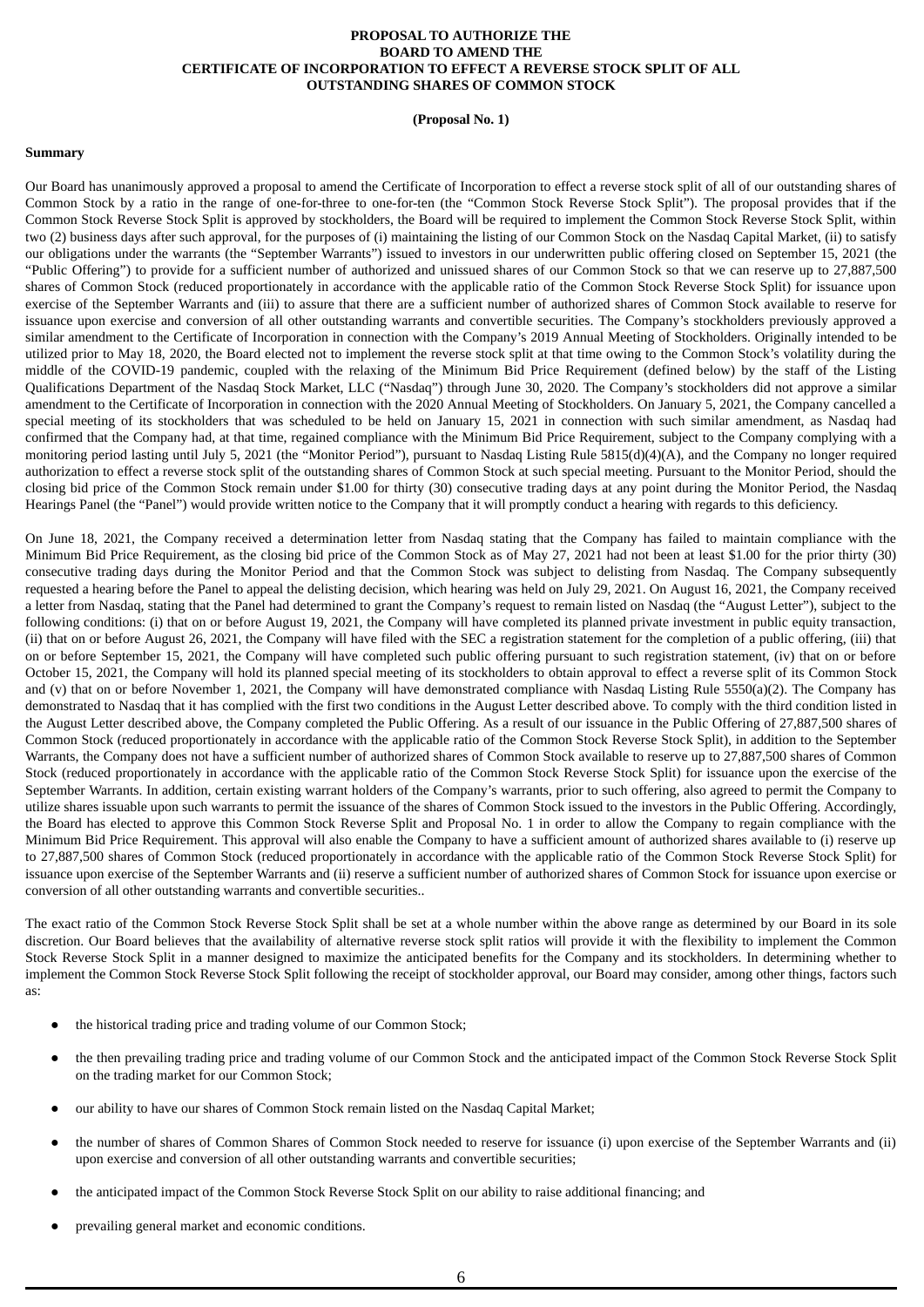The Common Stock Reverse Stock Split will become effective upon filing of an amendment to our Certificate of Incorporation with the Secretary of State of the State of Delaware. The amendment filed thereby will set forth the number of shares of Common Stock to be combined into one share of our Common Stock, within the limits set forth in this proposal. Except for adjustments that may result from the treatment of fractional shares as described below, each holder of our shares of Common Stock will hold the same percentage of our outstanding Common Stock immediately following the Common Stock Reverse Stock Split as such stockholder holds immediately prior to the Common Stock Reverse Stock Split. Further, assuming that the Series C Preferred Reverse Stock Split is implemented by the Board at the same ratio as the Common Stock Reverse Stock Split, each holder of Common Stock will hold the same percentage of our outstanding Common Stock and Series C Preferred Stock, in the aggregate, immediately following the Common Stock Reverse Stock Split as such holder of Common Stock holds immediately prior to the Common Stock Reverse Stock Split. Even if Proposal #2 does not pass, the Board intends to implement the Common Stock Reverse Stock Split in order to achieve compliance with the Minimum Bid Price Requirement, satisfy the Company's obligations under the September Warrants and to assure that there are a sufficient number of authorized shares reserved for issuance (i) upon exercise of the September Warrants and (ii) upon exercise and conversion of all other outstanding warrants and convertible securities.

The text of the form of amendment to the Certificate of Incorporation, which would be filed with the Secretary of State of the State of Delaware to effect the Common Stock Reverse Stock Split, is set forth in **Appendix A** to this Proxy Statement. The text of the form of amendment accompanying this Proxy Statement is, however, subject to amendment to reflect the exact ratio for the Common Stock Reverse Stock Split and any changes that may be required by the office of the Secretary of State of the State of Delaware or that the Board may determine to be necessary or advisable ultimately to comply with applicable law and to effect the Common Stock Reverse Stock Split.

Our Board believes that approval of the amendment to the Certificate of Incorporation to effect the Common Stock Reverse Stock Split is in the best interests of the Company and our stockholders and has unanimously recommended that the proposed amendment be presented to our stockholders for approval.

#### <span id="page-10-0"></span>**Board Requirement to Implement the Common Stock Reverse Stock Split**

If this Proposal No. 1 and the Common Stock Reverse Stock Split is approved, the Common Stock Reverse Stock Split must be effected, within two business days after approved (with an exchange ratio determined by our Board as described above) in order (i) to maintain the listing of our Common Stock on the Nasdaq Capital Market, (ii) to satisfy our obligations under the September Warrants and assure that there are a sufficient number of authorized shares of Common Stock available to reserve for issuance upon exercise of the September Warrants and (iii) to assure that there are a sufficient number of authorized shares of Common Stock available to reserve for issuance upon exercise and conversion of all other outstanding warrants and convertible securities, and that it is also in the best interests of the Company and its stockholders. Such determination shall be based upon certain factors, including, but not limited to, the historical trading price and trading volume of our Common Stock, the then prevailing trading price and trading volume of our Common Stock and the anticipated impact of the Common Stock Reverse Stock Split on the trading market for our Common Stock, our ability to have our shares of Common Stock remain listed on the Nasdaq Capital Market, the number of authorized and unissued shares of Common Stock available, the anticipated impact of the Common Stock Reverse Stock Split on our ability to raise additional financing, and prevailing general market and economic conditions. No further action on the part of stockholders would be required to either implement or not implement the Common Stock Reverse Stock Split. If our stockholders approve the proposal, we would communicate to the public, prior to the Effective Date (as defined below), additional details regarding the Common Stock Reverse Stock Split, including the specific ratio selected by the Board.

Pursuant to the Company's obligations under the September Warrants, if this Proposal No. 1 and the Common Stock Reverse Stock is approved, the Board is required to implement the Common Stock Reverse Stock Split, within two (2) business days after approval. The Board is requesting authorization to implement the Common Stock Reverse Stock Split in order to (i) regain compliance with the minimum bid price requirement of \$1.00 per share for continued listing of our Common Stock on the Nasdaq Capital Market, as set forth in Nasdaq Listing Rule 5550(a)(2) (the "Minimum Bid Price Requirement"), (ii) satisfy its obligations under the September Warrants and to assure there are a sufficient number of authorized shares of Common Stock to reserve for issuance upon exercise of the September Warrants and (iii) assure there are a sufficient number of authorized shares of Common Stock to reserve for issuance upon exercise and conversion of all other warrants and convertible securities (all of which are described below under "Purposes of the Common Stock Reverse Stock Split").. The Board and the Company have committed to Nasdaq that it will implement a reverse *stock split to ensure long-term compliance with the Minimum Bid Price Requirement.*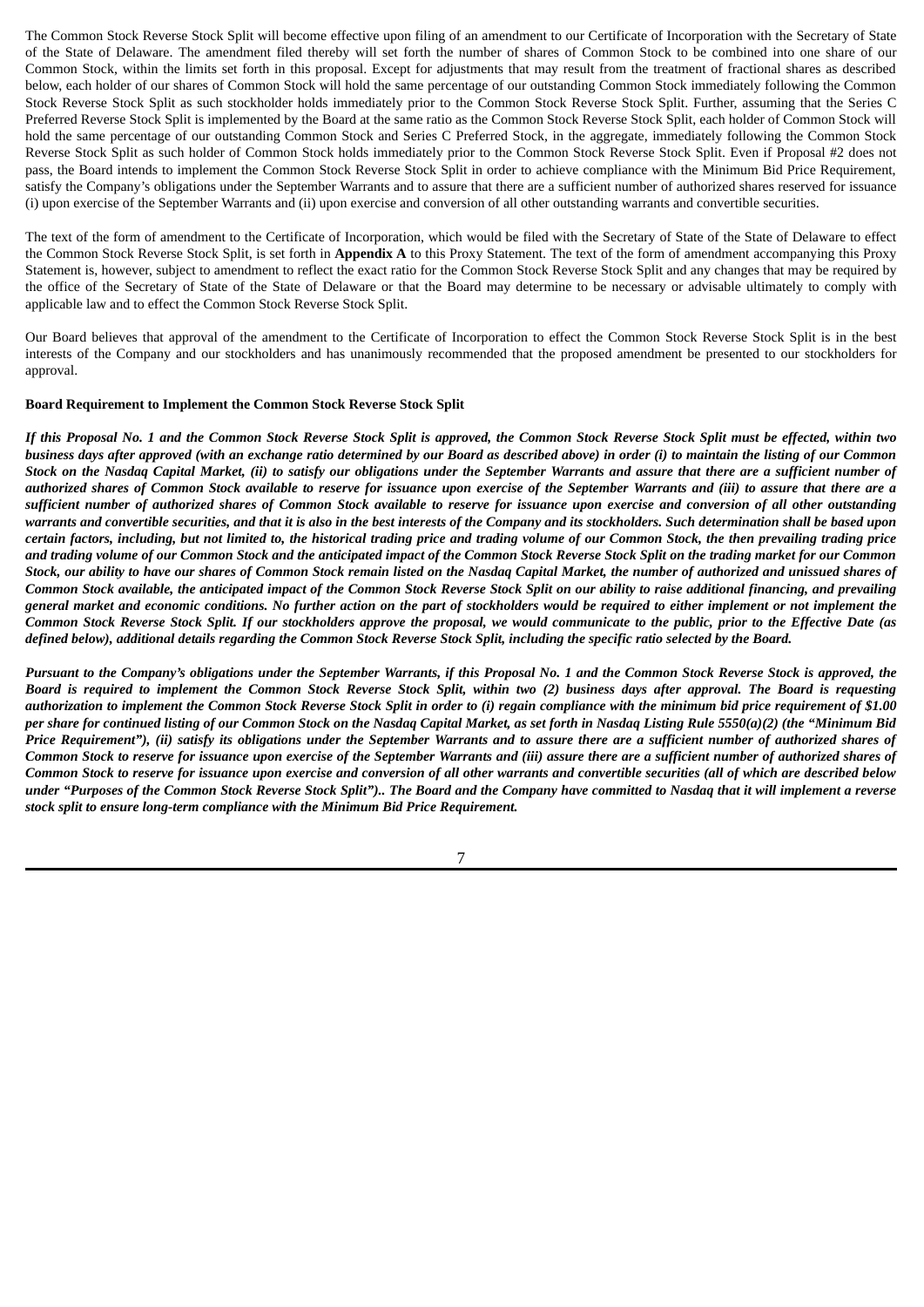# *Effective Date*

If the proposed amendment to the Certificate of Incorporation to give effect to the Common Stock Reverse Stock Split is approved at the Special Meeting, subject to the conditions set out in this Proposal No. 1, then the Common Stock Reverse Stock Split will become effective, within two (2) days after such approval, as of 5:30 p.m. Eastern Time on the effective date of the certificate of amendment to our Certificate of Incorporation with the office of the Secretary of State of the State of Delaware, which we would expect to be the date of filing (the "Effective Date"). Except as explained below with respect to fractional shares, each issued share of Common Stock immediately prior to the Effective Date will automatically be changed, as of the Effective Date, into a fraction of a share of Common Stock, based on the exchange ratio within the approved range determined by the Board.

### **Purposes of the Reverse Stock Split**

The primary purpose for the Common Stock Reverse Stock Split is based on the Board's belief that the Common Stock Reverse Stock Split will be necessary to maintain the listing of our Common Stock on the Nasdaq Capital Market. In addition, the Company has an obligation under the September Warrants to hold this Special Meeting to obtain approval of the Common Stock Reverse Stock Split and to have up to 27,877,500 authorized shares of Common Stock available for issuance upon exercise of the September Warrants. The Company also needs to assure that there are a sufficient number of authorized shares available for any future issuance of Common Stock upon the exercise or conversion of other outstanding warrants and convertible securities. The Board believes that the Common Stock Reverse Stock Split could also improve the marketability and liquidity of the Common Stock. Even if our Common Stock organically increases in price to comply with the Minimum Bid Price Requirement, the Company has committed to Nasdaq to effect a reverse split to ensure long-standing compliance with this Nasdaq requirement.

*Maintain our listing on the Nasdaq Capital Market.* Our Common Stock is traded on the Nasdaq Capital Market. On May 24, 2019, the Company received notice from Nasdaq that it no longer satisfied the Minimum Bid Price Requirement and had 180 calendar days from the date therein to regain compliance. On November 21, 2019, the Company received a second notice from Nasdaq indicating that, while the Company had not regained compliance with the Minimum Bid Price Requirement, Nasdaq had determined that the Company was eligible for an additional 180-day period, or until May 18, 2020, to regain compliance. However, on April 17, 2020, the Company received notice from Nasdaq that the 180-day grace period to regain compliance with the Minimum Bid Price Requirement under applicable Nasdaq rules was extended due to the global market impact caused by COVID-19. More specifically, Nasdaq stated that the compliance periods for any company previously notified about non-compliance would be suspended effective April 16, 2020, through June 30, 2020. On July 1, 2020, companies would receive the balance of any pending compliance period exception to come back into compliance with the applicable Minimum Bid Price Requirement. As a result of this extension, the Company had until August 3, 2020 to regain compliance with the Minimum Bid Price Requirement. Since the Company did not satisfy the Minimum Bid Price Requirement by August 3, 2020, the Company received written notification (the "August 2020 Letter") from Nasdaq that the Common Stock would be delisted, unless the Company requested a hearing to appeal Nasdaq's determination. On August 6, 2020, the Company requested a hearing before the Panel to appeal the August 2020 Letter, and, on August 7, 2020, Nasdaq notified the Company that a hearing was scheduled for September 10, 2020. The Company provided the Panel with a plan to regain compliance with the Minimum Bid Price Requirement while requesting additional time to effect compliance with the Minimum Bid Price Requirement either organically or by securing authorization for the Common Stock Reverse Stock Split. On September 16, 2020, the Hearings Panel granted our request to continue the listing of our Common Stock on the Nasdaq Capital Market, subject to certain conditions. In order for our Common Stock to continue to be listed on the Nasdaq Capital Market, the decision of the Panel required that, on or before October 31, 2020, the Company shall have completed a reverse stock split and shall have demonstrated compliance with the Minimum Bid Price Requirement by evidencing a closing bid price above \$1.00 per share for the previous ten consecutive trading sessions. On October 9, 2020, the Company submitted a request to the Panel to extend the deadline to regain compliance with the Minimum Bid Price Requirement to November 30, 2020, which request was granted by the Panel on October 12, 2020. On November 30, 2020, the Company submitted a second request to the Panel to extend the deadline to regain compliance with the Minimum Bid Price Requirement to February 1, 2021, which request was granted by the Panel on December 7, 2020. At such time, the Company had until February 1, 2021 to demonstrate compliance with the Minimum Bid Price Requirement by evidencing a closing bid price above \$1.00 per share for the previous ten consecutive trading sessions.

On January 4, 2021, the Company received a letter from Nasdaq, dated January 4, 2021, notifying the Company that it had, at that time, regained compliance with the Minimum Bid Price Requirement, and that Nasdaq was imposing the Monitor Period on the Company pursuant to Nasdaq Listing Rule 5815(d)(4)(A), which would last until July 5, 2021. During the Monitor Period, (i) the Company was required to notify the Hearings Panel, in writing, in the event that the closing bid price of the Common Stock fell below \$1.00 on any trading day, and in the event the Company fell out of compliance with any other applicable listing requirement, and (ii) if the closing bid price of the Common Stock remained under \$1.00 for thirty (30) consecutive trading days at any point during the Monitor Period, the Panel (or a newly convened Panel if the initial Panel was unavailable) was required to provide written notice to the Company that it would promptly conduct a hearing with regards to such deficiency.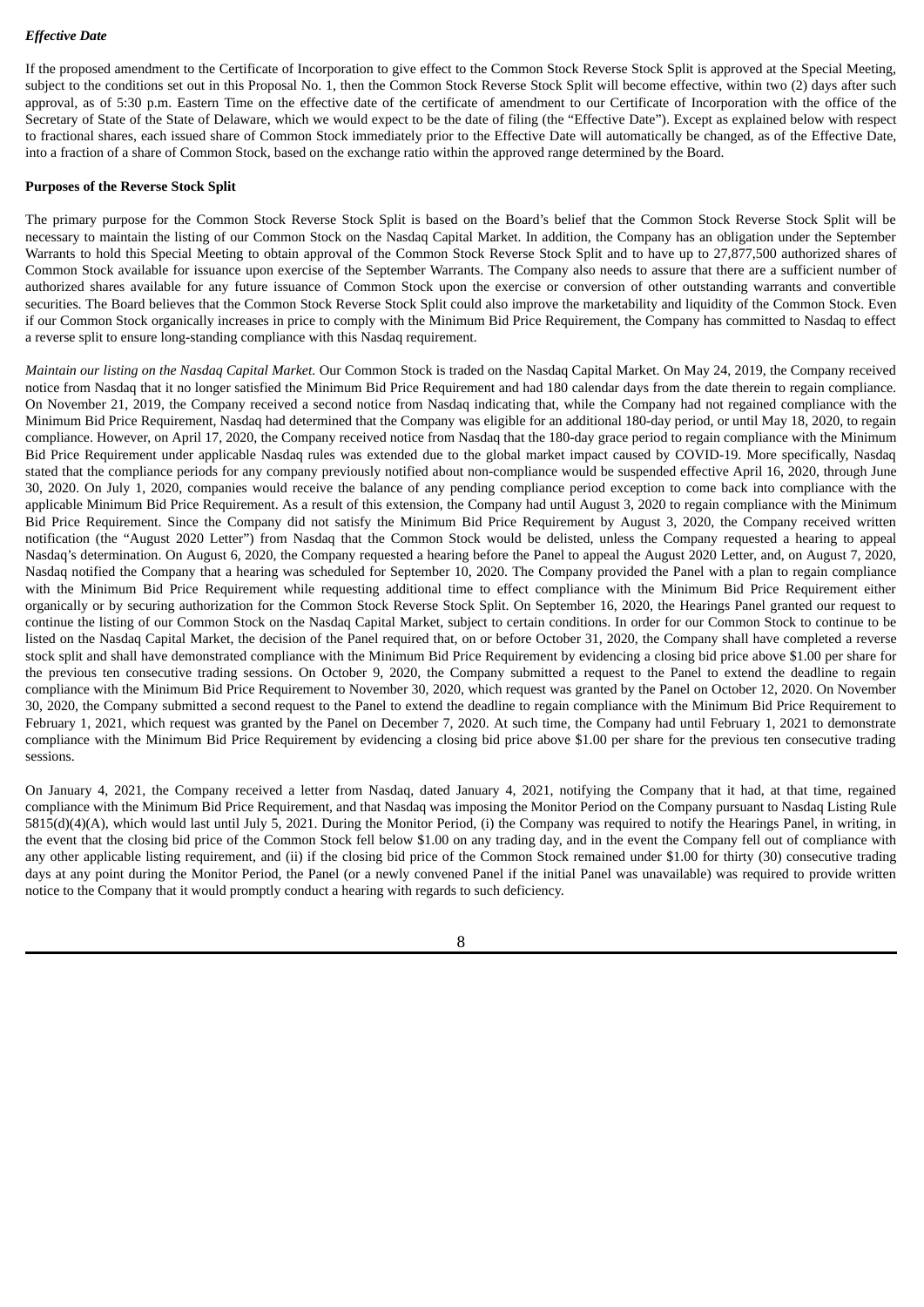However, on June 18, 2021, the Company received a determination letter (the "June 2021 Letter") from Nasdaq stating that the Company had failed to maintain compliance with the Minimum Bid Price Requirement. As of May 27, 2021, the closing bid price of the Common Stock had not been at least \$1.00 for thirty (30) consecutive trading days during the Monitor Period, resulting in the issuance of the June 2021 Letter to the Company, which provides that the Common Stock is subject to delisting from the Nasdaq Capital Market, but that the Company will have an opportunity to appeal such delisting determination by requesting a hearing with the Panel. The Company subsequently requested a hearing before the Panel to appeal the June 2021 Letter, which hearing was set for July 29, 2021 (the "July Hearing"). On August 16, 2021, the Company received a letter from Nasdaq, stating that the Panel has determined to grant the Company's request to remain listed on Nasdaq (the "August Letter"), subject to the following conditions: (i) that on or before August 19, 2021, the Company will have completed its planned private investment in public equity transaction, (ii) that on or before August 26, 2021, the Company will have filed with the SEC a registration statement for the completion of a public offering, (iii) that on or before September 15, 2021, the Company will have completed such public offering pursuant to such registration statement, (iv) that on or before October 15, 2021, the Company will hold its planned special meeting of its stockholders to obtain approval to effect a reverse split of its Common Stock and (v) that on or before November 1, 2021, the Company will have demonstrated compliance with Nasdaq Listing Rule 5550(a)(2).

Ensuring that there are a sufficient number of authorized shares of Common Stock available for future issuance. To comply with the third condition listed in the August Letter described above, the Company completed the Public Offering on September 15, 2021, in which the Company issued 27,887,500 shares of Common Stock (reduced proportionately in accordance with the applicable ratio of the Common Stock Reverse Stock Split) and the September Warrants to investors. As a result of the Public Offering, the Company does not have a sufficient number of authorized shares available for issuance of shares of Common Stock upon the exercise of the September Warrants. Under the terms of the September Warrants, the Company has an obligation to hold this Special Meeting to obtain approval of the Common Stock Reverse Stock Split and, if such approval is obtained, to effect the Reverse Stock Split so that there are up to 27,887,500 shares of Common Stock (reduced proportionately in accordance with the applicable ratio of the Common Stock Reverse Stock Split) available to reserve for issuance upon exercise of the September Warrants. In addition, certain existing holders of the Company's warrants, prior to the Public Offering also agreed to permit the Company to utilize shares issuable upon such warrants to permit the issuance of the shares of Common Stock issued to investors in the Public Offering. Therefore, the Common Stock Reverse Stock Split is also necessary in order to assure that there are a sufficient number of authorized shares of Common Stock available to reserve for issuance upon exercise and conversion of all other outstanding warrants and convertible securities.

A proposal similar to this Proposal No. 1 was previously approved by the Company's stockholders at the Company's 2019 Annual Meeting of Stockholders, which was originally held on December 17, 2019 and adjourned to January 17, 2020, which gave the Board authority to amend the Certificate of Incorporation to effect a reverse stock split of all of our outstanding shares of Common Stock, by a ratio in the range of one-for-three to onefor-fifteen, until May 18, 2020, which was the original date by which Nasdaq had advised the Company it needed to achieve compliance with the Minimum Bid Price Requirement at that time (the "2019 Approved Reverse Stock Split"). Despite Nasdaq's unforeseen action that provided an extension for all exchange listed companies that were not in compliance with this requirement, which effectively extended the Company's 180-day grace period to August 3, 2020 to regain compliance with the Minimum Bid Price Requirement, the Board's authority expired on May 18, 2020 to authorize the 2019 Approved Reverse Stock Split. The volatility that the stock market experienced during the height of the COVID-19 pandemic, including the weeks and months leading up to May 18, 2020, resulted in the determination that it was not in the best interests of the Company and its stockholders to effect the 2019 Approved Reverse Stock Split at that time. The Company's stockholders did not approve a similar amendment to the Certificate of Incorporation in connection with the Company's 2020 Annual Meeting of Stockholders. On January 5, 2021, the Company cancelled a special meeting of its stockholders that was scheduled to be held on January 15, 2021 in connection with such similar amendment, as Nasdaq had confirmed that the Company had, at that time, regained compliance with the Minimum Bid Price Requirement, subject to the Company complying with the Monitor Period, and the Company no longer required authorization to effect a reverse stock split of the outstanding shares of Common Stock at such special meeting. Due to the Company's subsequent non-compliance with the Minimum Bid Price Requirement and its related receipt of the June 2021 Letter from Nasdaq, the Company currently believes that it is in the best interests of the Company and its stockholders to authorize the Common Stock Reverse Stock Split and for the Board to select the ratio that will enable the Company to achieve and maintain compliance with the Minimum Bid Price Requirement and have a sufficient number of shares available for issuance upon exercise of the September Warrants and the exercise and conversion of all other outstanding warrants and convertible securities;.

The Company will be required to comply with any further conditions that may be established by the Panel at the July Hearing in order to regain compliance with the Minimum Bid Price Requirement, otherwise our Common Stock will be delisted by Nasdaq. As of the date of this Proxy Statement, the price of the Common Stock has not had a minimum bid price of at least \$1.00 since June 16, 2021.

The Board has considered the potential harm to the Company and its stockholders should Nasdaq delist our Common Stock from the Nasdaq Capital Market. Delisting our Common Stock could adversely affect the liquidity of our Common Stock because alternatives, such as the OTC Bulletin Board, OTC Markets, and the Pink Sheets, are generally considered to be less efficient markets. An investor likely would find it less convenient to sell, or to obtain accurate quotations in seeking to buy our Common Stock on an over-the-counter market. Many investors likely would not buy or sell our Common Stock due to difficulty in accessing over-the-counter markets, policies preventing them from trading in securities not listed on a national exchange or other reasons. The Board believes that the Common Stock Reverse Stock Split is the only effective means for us to maintain compliance with the rules of Nasdaq and to avoid, or at least mitigate, the likely adverse consequences of our Common Stock being delisted from the Nasdaq Capital Market by producing the immediate effect of increasing the bid price of our Common Stock. In addition, the Company has committed to Nasdaq to effect the Reverse Stock Split in order to ensure long-term, continued compliance with the Minimum Bid Price Requirement.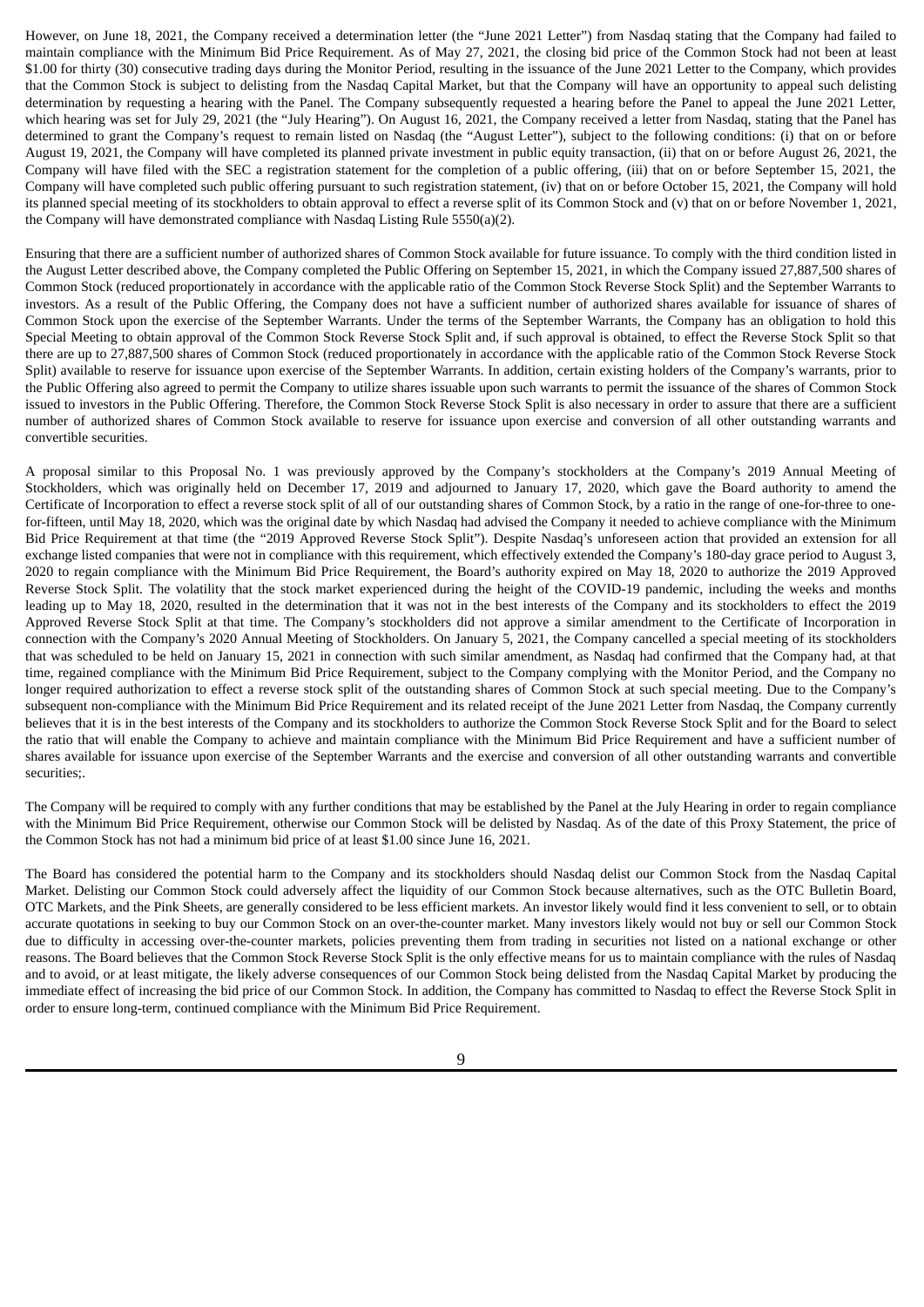*Improve the marketability and liquidity of the Common Stock.* If this proposal is approved by the stockholders at the Special Meeting and the Common Stock Reverse Stock Split is implemented , we also believe that the increased market price of our Common Stock expected as a result of implementing the Common Stock Reverse Stock Split will improve the marketability and liquidity of our Common Stock and will encourage interest and trading in our Common Stock. The Common Stock Reverse Stock Split could allow a broader range of institutions to invest in our Common Stock (namely, funds that are prohibited from buying stocks whose price is below a certain threshold), potentially increasing the liquidity of our Common Stock. The Common Stock Reverse Stock Split could also help increase analyst and broker interest in our stock as their policies can discourage them from following or recommending companies with low stock prices. Because of the trading volatility often associated with low-priced stocks, many brokerage houses and institutional investors have internal policies and practices that either prohibit them from investing in low-priced stocks or tend to discourage individual brokers from recommending low-priced stocks to their customers. Some of those policies and practices may function to make the processing of trades in low-priced stocks economically unattractive to brokers. Additionally, because brokers' commissions on low-priced stocks generally represent a higher percentage of the stock price than commissions on higher-priced stocks, the current average price per share of our Common Stock can result in individual stockholders paying transaction costs representing a higher percentage of their total share value than would be the case if the share price were substantially higher. It should be noted, however, that the liquidity of our Common Stock may in fact be adversely affected by the proposed Common Stock Reverse Stock Split given the reduced number of shares of Common Stock that would be outstanding after the Common Stock Reverse Stock Split.

For the above reasons, we believe that will help us regain and maintain compliance with the Nasdaq listing requirements and, as a result, could also improve the marketability and liquidity of our Common Stock, is in the best interests of the Company and our stockholders.

#### <span id="page-13-0"></span>**Risks of the Common Stock Reverse Stock Split**

We cannot assure you that the proposed Common Stock Reverse Stock Split will increase our stock price and have the desired effect of maintaining *compliance with the rules of Nasdaq.* The Board expects that the Common Stock Reverse Stock Split of our Common Stock will increase the market price of our Common Stock so that we are able to regain and maintain compliance with the Minimum Bid Price Requirement. However, the effect of the Common Stock Reverse Stock Split upon the market price of our Common Stock cannot be predicted with any certainty, and the history of similar reverse stock splits for companies in like circumstances is varied.

It is possible that the per share price of our Common Stock after the Common Stock Reverse Stock Split will not rise in proportion to the reduction in the number of shares of our Common Stock outstanding resulting from the Common Stock Reverse Stock Split, and the market price per post-Common Stock Reverse Stock Split share may not exceed or remain in excess of the \$1.00 minimum bid price for a sustained period of time, and the Common Stock Reverse Stock Split may not result in a per share price that would attract brokers and investors who do not trade in lower priced stocks. Even if we effect the Common Stock Reverse Stock Split, the market price of our Common Stock may decrease due to factors unrelated to the Common Stock Reverse Stock Split. In any case, the market price of our Common Stock may also be based on other factors which may be unrelated to the number of shares outstanding, including our future performance. If the Common Stock Reverse Stock Split is consummated and the trading price of the Common Stock declines, the percentage decline as an absolute number and as a percentage of our overall market capitalization may be greater than would occur in the absence of the Common Stock Reverse Stock Split. Even if the market price per post-Common Stock Reverse Stock Split share of our Common Stock remains in excess of \$1.00 per share, we may be delisted due to a failure to meet other continued listing requirements, including Nasdaq requirements related to the minimum stockholders' equity, the minimum number of shares that must be in the public float, the minimum market value of the public float and the minimum number of round lot holders.

The Common Stock Reverse Stock Split may decrease the liquidity of our Common Stock. The liquidity of our Common Stock may be harmed by the Common Stock Reverse Stock Split given the reduced number of shares of Common Stock that would be outstanding after the Common Stock Reverse Stock Split, particularly if the stock price does not increase as a result of the Common Stock Reverse Stock Split. In addition, investors might consider the increased proportion of unissued authorized shares of Common Stock to issued shares to have an anti-takeover effect under certain circumstances, because the proportion allows for dilutive issuances which could prevent certain stockholders from changing the composition of the Board or render tender offers for a combination with another entity more difficult to successfully complete. The Board does not intend for the Common Stock Reverse Stock Split to have any anti-takeover effects.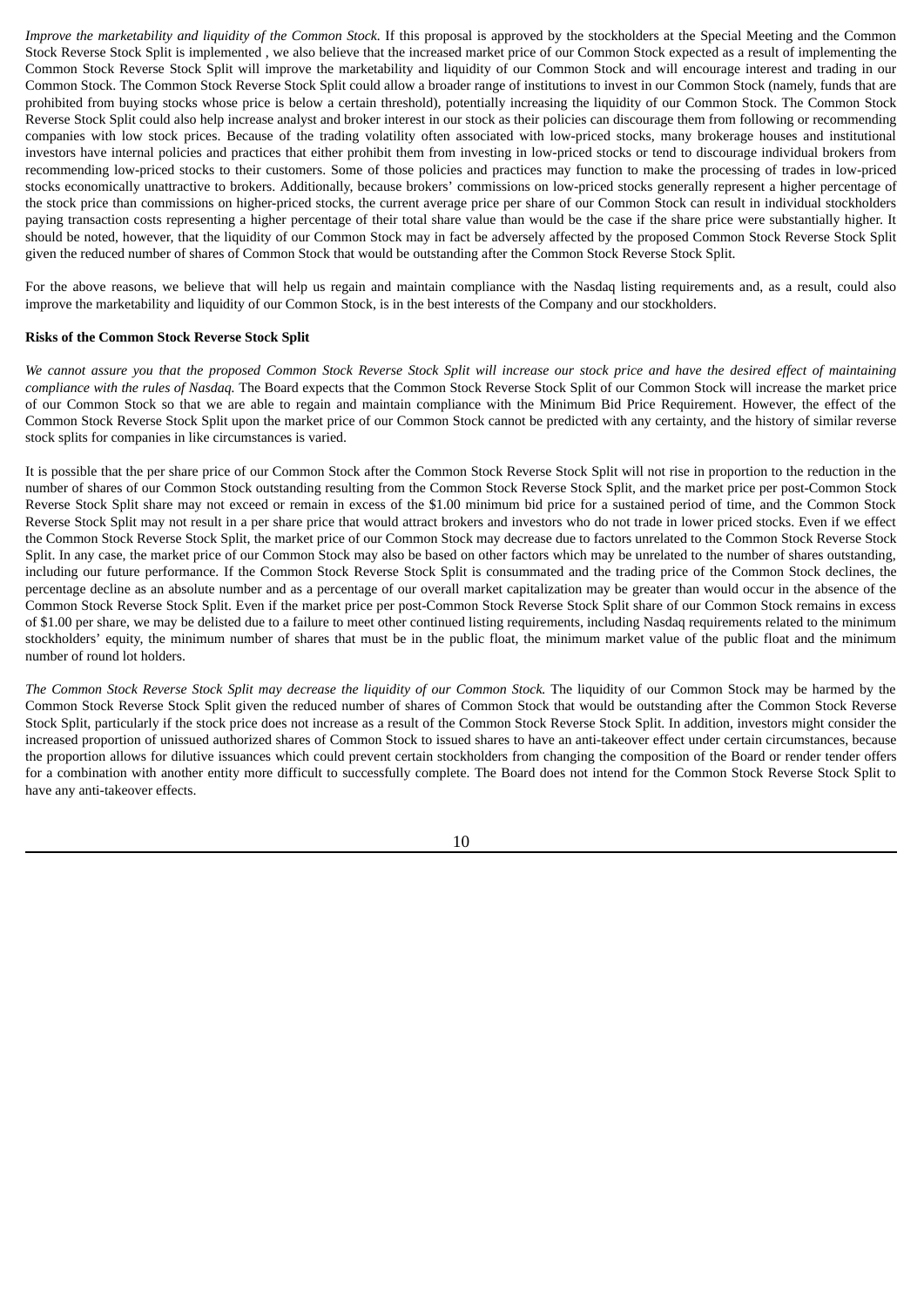# <span id="page-14-0"></span>**Principal Effects of the Common Stock Reverse Stock Split**

*Common Stock.* If this proposal is approved by the stockholders at the Special Meeting and the Common Stock Reverse Stock Split is implemented, subject to the conditions set out in this Proposal No. 1, and thus amend the Certificate of Incorporation, the Company will file a certificate of amendment to the Certificate of Incorporation with the Secretary of State of the State of Delaware. Except for adjustments that may result from the treatment of fractional shares as described below, each issued share of Common Stock immediately prior to the Effective Date will automatically be changed, as of the Effective Date, into a fraction of a share of Common Stock based on the exchange ratio within the approved range determined by the Board. In addition, proportional adjustments will be made to the maximum number of shares of Common Stock issuable under, and other terms of, (i) our stock plans, and (ii) the number of shares of Common Stock issuable under, and the exercise price of, our outstanding preferred stock, options and warrants.

Except for adjustments that may result from the treatment of fractional shares of Common Stock as described below, because the Common Stock Reverse Stock Split would apply to all issued shares of our Common Stock, and assuming Proposal No. 2 is approved by the Company's stockholders and the Board implements the Series C Preferred Reverse Stock Split at the same ratio that the Board sets for the Common Stock Reverse Stock Split, as described in Proposal No. 2, the Common Stock Reverse Stock Split would not alter the relative rights and preferences of our existing stockholders nor affect any stockholder's proportionate equity interest in the Company. For example, a holder of two percent (2%) of the voting power of the outstanding shares of our Common Stock and Series C Preferred Stock, in the aggregate, immediately prior to the effectiveness of the Common Stock Reverse Stock Split will generally continue to hold two percent (2%) of the voting power of the outstanding shares of our Common Stock and Series C Preferred Stock, in the aggregate, immediately after the Common Stock Reverse Stock Split. Moreover, the number of stockholders of record of the Company's Common Stock and Series C Preferred Stock will not be affected by the Common Stock Reverse Stock Split. The amendment to the Certificate of Incorporation itself would not change the number of authorized shares of our Common Stock. The Common Stock Reverse Stock Split will have the effect of creating additional unreserved shares of our authorized Common Stock. Although at present we have no current arrangements or understandings providing for the issuance of the additional shares of Common Stock that would be made available for issuance upon effectiveness of the Common Stock Reverse Stock Split, other than those shares needed to satisfy the exercise of the Company's outstanding warrants, preferred stock and options, these additional shares of Common Stock may be used by us for various purposes in the future without further stockholder approval, including, among other things:

- raising capital to fund our operations and to continue as a going concern;
- establishing strategic relationships with other companies;
- providing equity incentives to our employees, officers or directors; and
- expanding our business or product lines through the acquisition of other businesses or products.

While the Common Stock Reverse Stock Split will make additional shares of Common Stock available for the Company to use in connection with the foregoing, the primary purpose of the Common Stock Reverse Stock Split is to increase our stock price in order to regain and maintain compliance with the Minimum Bid Price Requirement. In addition, the additional shares of Common Stock available for the Company to use in connection with the foregoing, will also provide for a sufficient number of authorized shares of Common Stock available for any future issuance of Common Stock upon the exercise of the Company's outstanding warrants, which will be considered in determining the ratio of the Common Stock Reverse Stock Split.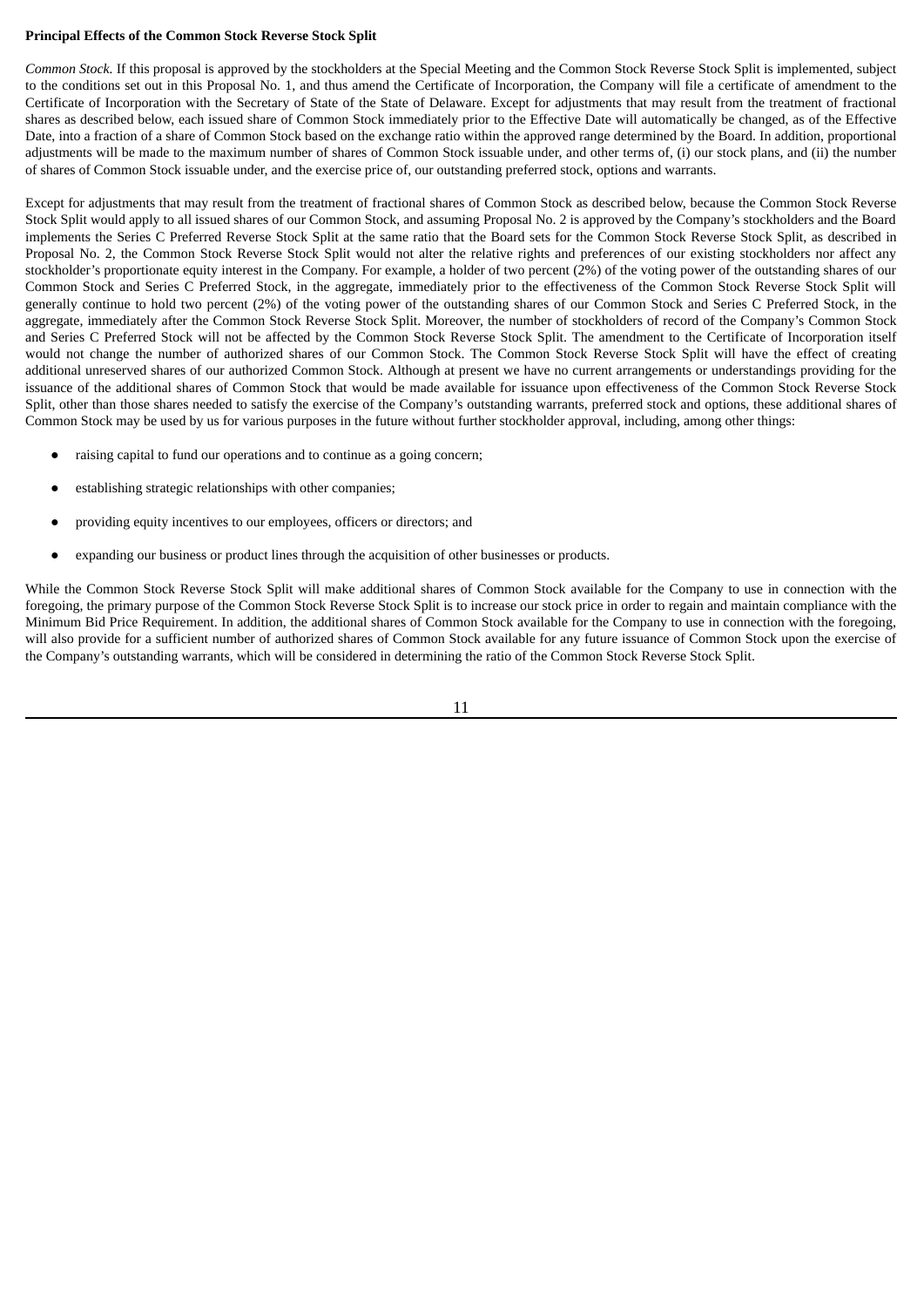Availability of Authorized Shares for Issuance upon Exercise of the September Warrants. If this proposal is approved by the stockholders at the Special Meeting and the Common Stock Reverse Stock Split is implemented, subject to the conditions set out in this Proposal No. 1, the September Warrants, which are not currently exercisable and will only become exercisable upon there being a sufficient number of authorized shares to reserve for issuance thereunder, will become exercisable and, thereafter, the holders of the September Warrants will have the right to purchase, pursuant to the exercise of the September Warrants, an aggregate of up to 27,887,500 shares of Common Stock (reduced proportionately in accordance with the applicable ratio of the Common Stock Reverse Stock Split), for a period of five (5) years thereafter. Any issuances of shares of Common Stock by the Company, upon the exercise of the September Warrants, could have a dilutive effect on the holders of shares of the Company's Common Stock.

Effect on Employee Plans, Options, Restricted Stock Awards and Convertible or Exchangeable Securities. Pursuant to the terms of the 2013 Long Term Incentive Plan and the 2017 Stock Incentive Plan (collectively, the "Plans"), the Board or a committee thereof, as applicable, will adjust the number of shares of Common Stock available for future grant under the Plans, the number of shares of Common Stock underlying outstanding awards, the exercise price per share of outstanding stock options, and other terms of outstanding awards issued pursuant to the Plans to equitably reflect the effects of the Common Stock Reverse Stock Split. Based upon the Common Stock Reverse Stock Split ratio determined by the Board, proportionate adjustments are also generally required to be made to the per share exercise or conversion prices, as applicable, and the number of shares of Common Stock issuable upon the exercise or conversion, as applicable, of outstanding options, preferred stock and warrants, and any other convertible or exchangeable securities that may entitle the holders thereof to purchase, exchange for, or convert into, shares of Common Stock. This would result in approximately the same aggregate price being required to be paid under such options, preferred stock, warrants and other then outstanding convertible or exchangeable securities upon exercise or conversion, as applicable, and approximately the same value of shares of Common Stock being delivered upon such exercise, exchange or conversion, immediately following the Common Stock Reverse Stock Split as was the case immediately preceding the Common Stock Reverse Stock Split. The number of shares of Common Stock subject to restricted stock awards and restricted stock units will be similarly adjusted, subject to our treatment of fractional shares of Common Stock. The number of shares of Common Stock reserved for issuance pursuant to these securities and our Plans will be adjusted proportionately based upon the Common Stock Reverse Stock Split ratio determined by the Board, subject to our treatment of fractional shares of Common Stock.

*Listing.* Our shares of Common Stock currently trade on the Nasdaq Capital Market. The Common Stock Reverse Stock Split will directly affect the listing of our Common Stock on the Nasdaq Capital Market, and we believe that the Common Stock Reverse Stock Split could potentially increase our stock price, facilitating compliance with the Minimum Bid Price Requirement. Following the Common Stock Reverse Stock Split, we intend for our Common Stock to continue to be listed on the Nasdaq Capital Market under the symbol "NXTD", subject to our ability to continue to comply with Nasdaq rules, although our Common Stock would have a new committee on uniform securities identification procedures ("CUSIP") number, a number used to identify our Common Stock.

*"Public Company" Status.* Our Common Stock is currently registered under Section 12(b) and 12(g) of the Securities Exchange Act of 1934, as amended (the "Exchange Act"), and we are subject to the "public company" periodic reporting and other requirements of the Exchange Act. The proposed Common Stock Reverse Stock Split will not affect our status as a public company or this registration under the Exchange Act. The Common Stock Reverse Stock Split is not intended as, and will not have the effect of, a "going private transaction" covered by Rule 13e-3 under the Exchange Act.

*Odd Lot Transactions.* It is likely that some of our stockholders will own "odd-lots" of less than 100 shares of Common Stock following the Common Stock Reverse Stock Split. A purchase or sale of less than 100 shares of Common Stock (an "odd lot" transaction) may result in incrementally higher trading costs through certain brokers, particularly "full service" brokers, and generally may be more difficult than a "round lot" sale. Therefore, those stockholders who own less than 100 shares of Common Stock following the Common Stock Reverse Stock Split may be required to pay somewhat higher transaction costs and may experience some difficulties or delays should they then determine to sell their shares of Common Stock.

*Authorized but Unissued Shares; Potential Anti-Takeover Effects.* Our Certificate of Incorporation presently authorizes 100,000,000 shares of Common Stock and 10,000,000 shares of blank check preferred stock, par value \$0.0001 per share. The Common Stock Reverse Stock Split would not change the number of authorized shares of the Common Stock, although the Common Stock Reverse Stock Split would decrease the number of issued and outstanding shares of Common Stock. Therefore, because the number of issued and outstanding shares of Common Stock would decrease, the number of shares of Common Stock remaining available for issuance by us in the future would increase.

Such additional shares of Common Stock would be available for issuance from time to time for corporate purposes such as issuances of Common Stock in connection with capital-raising transactions and acquisitions of companies or other assets, as well as for issuance upon conversion or exercise of securities such as convertible preferred stock, convertible debt, warrants or options convertible into or exercisable for Common Stock. We believe that the availability of the additional shares of Common Stock will provide us with the flexibility to meet business needs as they arise, to take advantage of favorable opportunities and to respond effectively in a changing corporate environment. For example, we may elect to issue shares of Common Stock to raise equity capital, to make acquisitions through the use of stock, to establish strategic relationships with other companies, to adopt additional employee benefit plans or reserve additional shares of Common Stock for issuance under such plans, where the Board determines it advisable to do so, without the necessity of soliciting further stockholder approval, subject to applicable stockholder vote requirements under Delaware law and Nasdaq rules. If we issue additional shares of Common Stock for any of these purposes, the aggregate ownership interest of our current stockholders, and the interest of each such existing stockholder, would be diluted, possibly substantially.

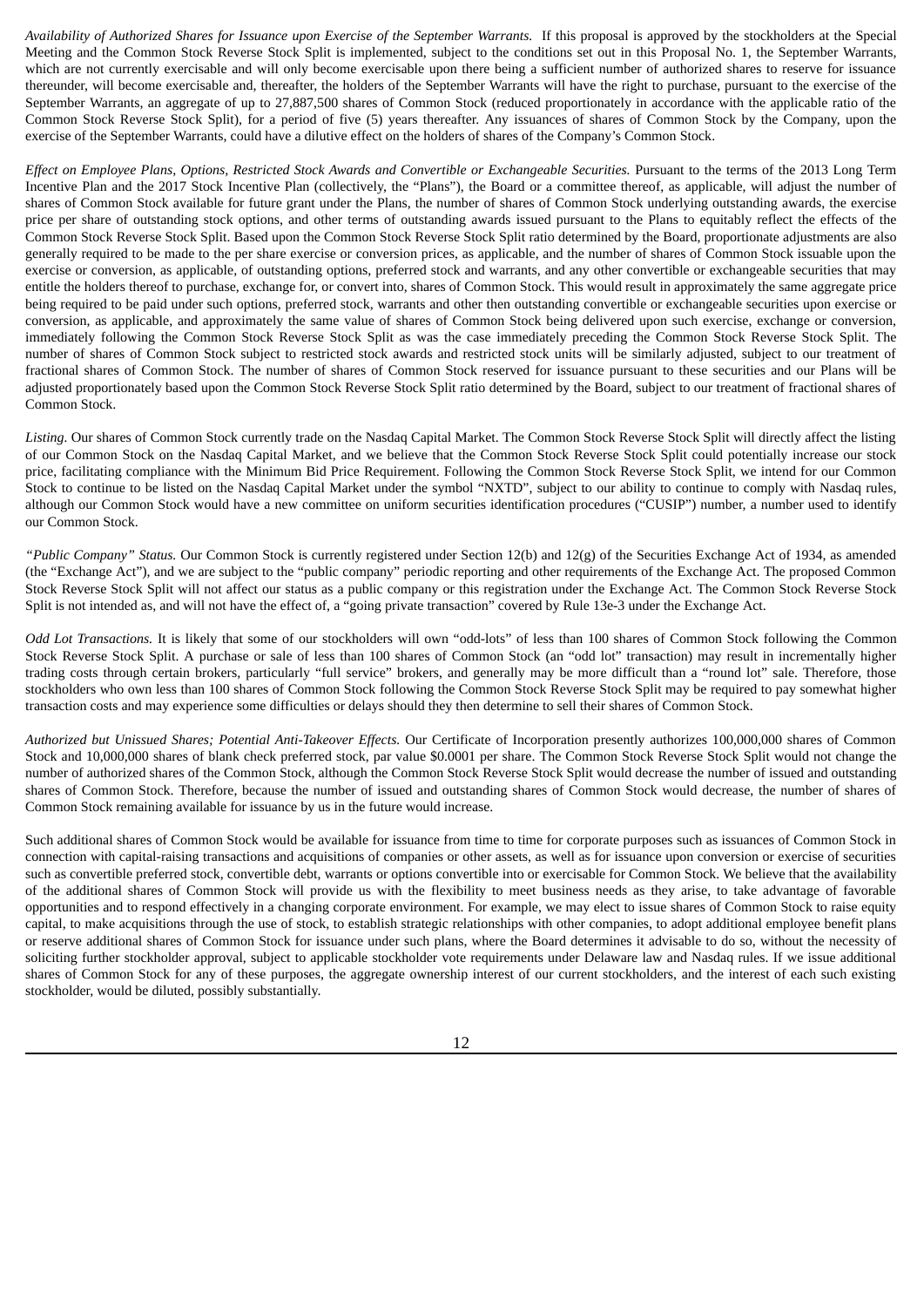The additional shares of our Common Stock that would become available for issuance upon an effective Common Stock Reverse Stock Split could also be used by us to oppose a hostile takeover attempt or delay or prevent a change of control or changes in or removal of our management, including any transaction that may be favored by a majority of our stockholders or in which our stockholders might otherwise receive a premium for their shares of Common Stock over then-current market prices or benefit in some other manner. Although the increased proportion of authorized but unissued shares of Common Stock to issued shares of Common Stock could, under certain circumstances, have an anti-takeover effect, the Common Stock Reverse Stock Split is not being proposed in order to respond to a hostile takeover attempt or to an attempt to obtain control of the Company.

### <span id="page-16-0"></span>**Fractional Shares**

We will not issue fractional certificates for post-Common Stock Reverse Stock Split shares of Common Stock in connection with the Common Stock Reverse Stock Split. To the extent any holders of pre-Common Stock Reverse Stock Split shares of Common Stock are entitled to fractional shares of Common Stock as a result of the Common Stock Reverse Stock Split, the Company will issue an additional share to all holders of fractional shares of Common Stock.

### <span id="page-16-1"></span>**No Dissenters' Rights**

Under Delaware law, our stockholders would not be entitled to dissenters' rights or rights of appraisal in connection with the implementation of the Common Stock Reverse Stock Split, and we will not independently provide our stockholders with any such rights.

### <span id="page-16-2"></span>**Certain United States Federal Income Tax Consequences**

The following is a summary of certain United States federal income tax consequences of the Common Stock Reverse Stock Split. It does not address any state, local or foreign income or other tax consequences, which, depending upon the jurisdiction and the status of the stockholder/taxpayer, may vary from the United States federal income tax consequences. It applies to you only if you held pre-Common Stock Reverse Stock Split shares of Common Stock as capital assets for United States federal income tax purposes. This discussion does not apply to you if you are a member of a class of our stockholders subject to special rules, such as (a) a dealer in securities or currencies, (b) a trader in securities that elects to use a mark-to-market method of accounting for your securities holdings, (c) a bank, (d) a life insurance company, (e) a tax-exempt organization, (f) a person that owns shares of Common Stock that are a hedge, or that are hedged, against interest rate risks, (g) a person who owns shares of Common Stock as part of a straddle or conversion transaction for tax purposes or (h) a person whose functional currency for tax purposes is not the U.S. dollar. The discussion is based on the Internal Revenue Code of 1986, as amended (the "Internal Revenue Code"), its legislative history, existing, temporary and proposed regulations under the Internal Revenue Code, published rulings and court decisions, all as of the date hereof. These laws, regulations and other guidance are subject to change, possibly on a retroactive basis. We have not sought and will not seek an opinion of counsel or a ruling from the Internal Revenue Service regarding the United States federal income tax consequences of the Common Stock Reverse Stock Split.

PLEASE CONSULT YOUR OWN TAX ADVISOR CONCERNING THE CONSEQUENCES OF THE COMMON STOCK REVERSE STOCK SPLIT IN YOUR PARTICULAR CIRCUMSTANCES UNDER THE INTERNAL REVENUE CODE AND THE LAWS OF ANY OTHER TAXING JURISDICTION.

*Tax Consequences to United States Holders of Common Stock.* A United States holder, as used herein, is a stockholder who or that is, for United States federal income tax purposes: (a) a citizen or individual resident of the United States, (b) a domestic corporation, (c) an estate whose income is subject to United States federal income tax regardless of its source, or (d) a trust, if a United States court can exercise primary supervision over the trust's administration and one or more United States persons are authorized to control all substantial decisions of the trust. This discussion applies only to United States holders.

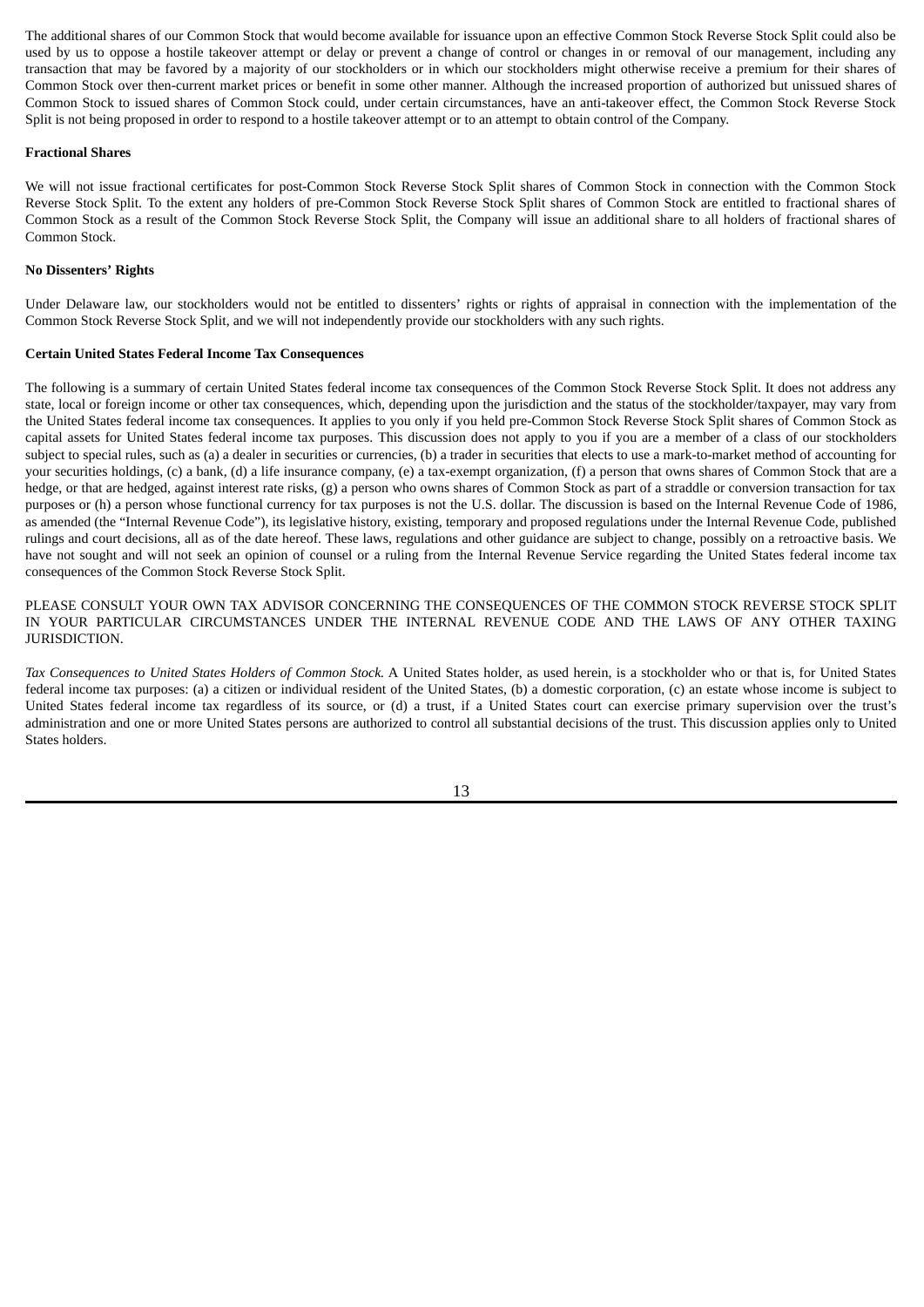Except for adjustments that may result from the treatment of fractional shares of Common Stock as described above, no gain or loss should be recognized by a stockholder upon such stockholder's exchange of pre-Common Stock Reverse Stock Split shares of Common Stock for post-Common Stock Reverse Stock Split shares of Common Stock pursuant to the Common Stock Reverse Stock Split, and the aggregate adjusted basis of the post-Common Stock Reverse Stock Split shares of Common Stock received will be the same as the aggregate adjusted basis of the Common Stock exchanged for such new shares. The stockholder's holding period for the post-Common Stock Reverse Stock Split shares of Common Stock will include the period during which the stockholder held the pre-Common Stock Reverse Stock Split shares of Common Stock surrendered.

### <span id="page-17-0"></span>**Accounting Consequences**

Following the Effective Date of the Common Stock Reverse Stock Split, if any, the net income or loss and net book value per share of Common Stock will be increased because there will be fewer shares of the Common Stock outstanding. We do not anticipate that any other accounting consequences would arise as a result of the Common Stock Reverse Stock Split.

# <span id="page-17-1"></span>**Exchange of Stock Certificates**

As of the Effective Date, each certificate representing shares of our Common Stock outstanding before the Common Stock Reverse Stock Split will be deemed, for all corporate purposes, to evidence ownership of the reduced number of shares of our Common Stock resulting from the Common Stock Reverse Stock Split. All shares of Common Stock underlying options, warrants, preferred stock and other securities exchangeable or exercisable for or convertible into Common Stock also automatically will be adjusted on the Effective Date.

Our transfer agent, VStock Transfer, LLC, will act as the exchange agent for purposes of exchanging stock certificates subsequent to the Common Stock Reverse Stock Split. Shortly after the Effective Date, stockholders of record will receive written instructions requesting them to complete and return a letter of transmittal and surrender their old stock certificates for new stock certificates reflecting the adjusted number of shares as a result of the Common Stock Reverse Stock Split. Certificates representing shares of Common Stock issued in connection with the Common Stock Reverse Stock Split will continue to bear the same restrictive legends, if any, that were borne by the surrendered certificates representing the shares of Common Stock outstanding prior to the Common Stock Reverse Stock Split. No new certificates will be issued until such stockholder has surrendered any outstanding certificates, together with the properly completed and executed letter of transmittal, to the exchange agent. Until surrendered, each certificate representing shares of Common Stock outstanding before the Common Stock Reverse Stock Split would continue to be valid and would represent the adjusted number of shares of Common Stock, based on the ratio of the Common Stock Reverse Stock Split.

Any stockholder whose stock certificates are lost, destroyed or stolen will be entitled to a new certificate or certificates representing post-Common Stock Reverse Stock Split shares of Common Stock upon compliance with the requirements that we and our transfer agent customarily apply in connection with lost, destroyed or stolen certificates. Instructions as to lost, destroyed or stolen certificates will be included in the letter of instructions from the exchange agent.

Upon the Common Stock Reverse Stock Split, we intend to treat stockholders holding our Common Stock in "street name," through a bank, broker or other nominee, in the same manner as registered stockholders whose shares of Common Stock are registered in their names. Banks, brokers and other nominees will be instructed to effect the Common Stock Reverse Stock Split for their beneficial holders holding our Common Stock in "street name". However, such banks, brokers and other nominees may have different procedures than registered stockholders for processing the Common Stock Reverse Stock Split. If you hold your shares in "street name" with a bank, broker or other nominee, and if you have any questions in this regard, we encourage you to contact your bank, broker or nominee.

YOU SHOULD NOT DESTROY YOUR STOCK CERTIFICATES AND YOU SHOULD NOT SEND THEM NOW. YOU SHOULD SEND YOUR STOCK CERTIFICATES ONLY AFTER YOU HAVE RECEIVED INSTRUCTIONS FROM THE EXCHANGE AGENT AND IN ACCORDANCE WITH THOSE INSTRUCTIONS.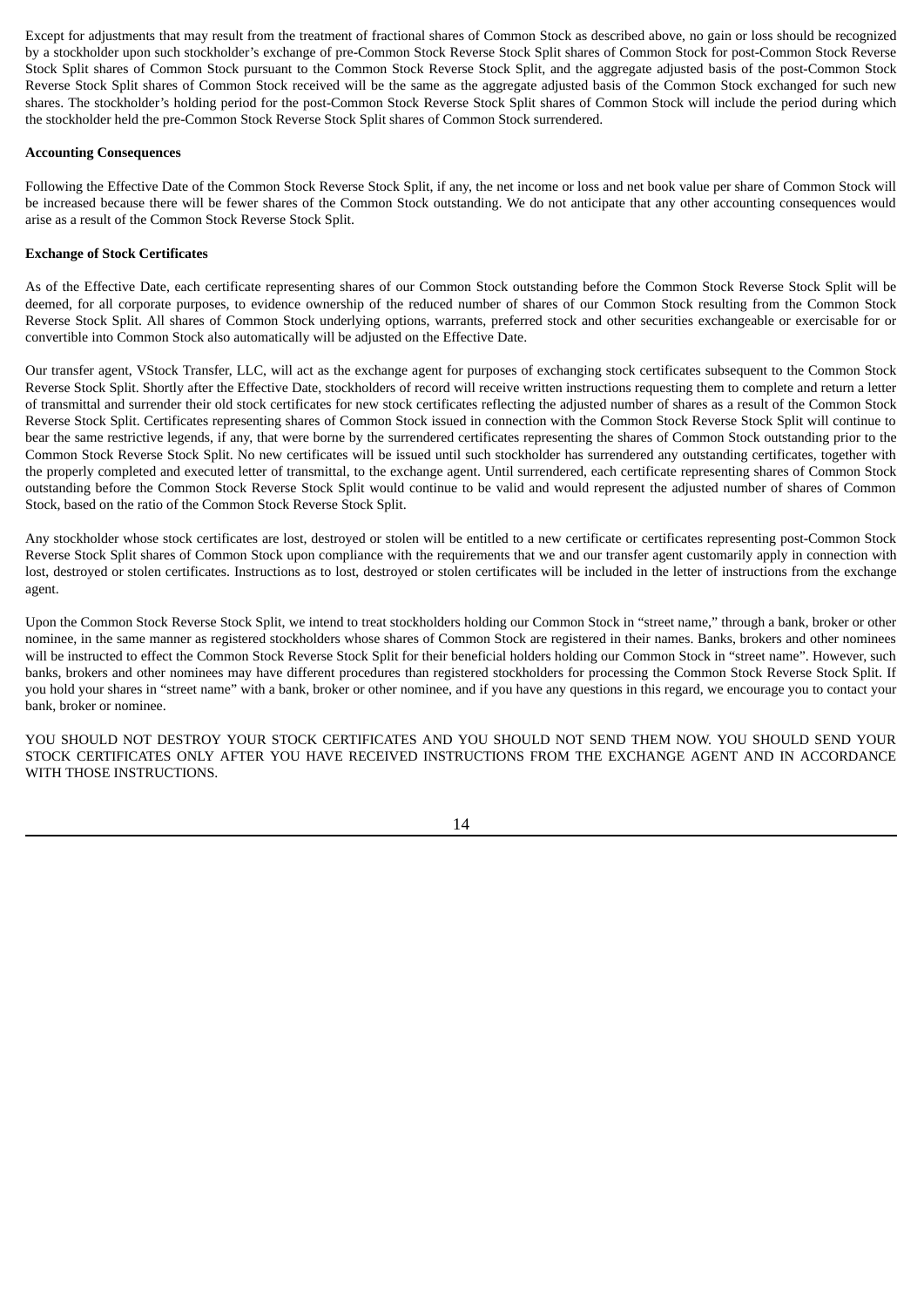If any certificates for shares of Common Stock are to be issued in a name other than that in which the certificates for shares of Common Stock surrendered are registered, the stockholder requesting the reissuance will be required to pay to us any transfer taxes or establish to our satisfaction that such taxes have been paid or are not payable and, in addition, (a) the transfer must comply with all applicable federal and state securities laws, and (b) the surrendered certificate must be properly endorsed and otherwise be in proper form for transfer.

# <span id="page-18-0"></span>**Book-Entry**

The Company's registered stockholders may hold some or all of their shares of Common Stock electronically in book-entry form with our transfer agent. These stockholders do not have stock certificates evidencing their ownership of Common Stock. They are, however, provided with a statement reflecting the number of shares of Common Stock registered in their accounts.

- If you hold registered shares of Common Stock in book-entry form, you do not need to take any action to receive your post-Common Stock Reverse Stock Split shares of Common Stock in registered book-entry form.
- If you are entitled to post-Common Stock Reverse Stock Split shares of Common Stock, a transaction statement will automatically be sent to your address of record by our transfer agent as soon as practicable after the Effective Date indicating the number of shares of Common Stock that you hold.

# <span id="page-18-1"></span>**Interests of Directors and Executive Officers**

Our directors and executive officers have no substantial interests, directly or indirectly, in the matters set forth in this proposal except to the extent of their ownership of shares of our Common Stock and equity awards granted to them under our equity incentive plans.

### <span id="page-18-2"></span>**Vote Required and Recommendation**

Our Bylaws provide that, on all matters (other than the election of directors and except to the extent otherwise required by our Certificate of Incorporation or applicable Delaware law), the affirmative vote of a majority of the shares outstanding and entitled to vote on the matter will be required for approval. Accordingly, the affirmative vote of a majority of the shares of Common Stock, Series C Preferred Stock and Series F Preferred Stock (voting on an asconverted to Common Stock basis), in the aggregate, outstanding on the Record Date and entitled to vote on the matter will be required to approve the Common Stock Reverse Stock Split.

At the Special Meeting, a vote will be taken on a proposal to amend the Certificate of Incorporation to effect the Common Stock Reverse Stock **Split.**

# **THE BOARD UNANIMOUSLY RECOMMENDS A VOTE "FOR" THE APPROVAL OF PROPOSAL NO. 1.**

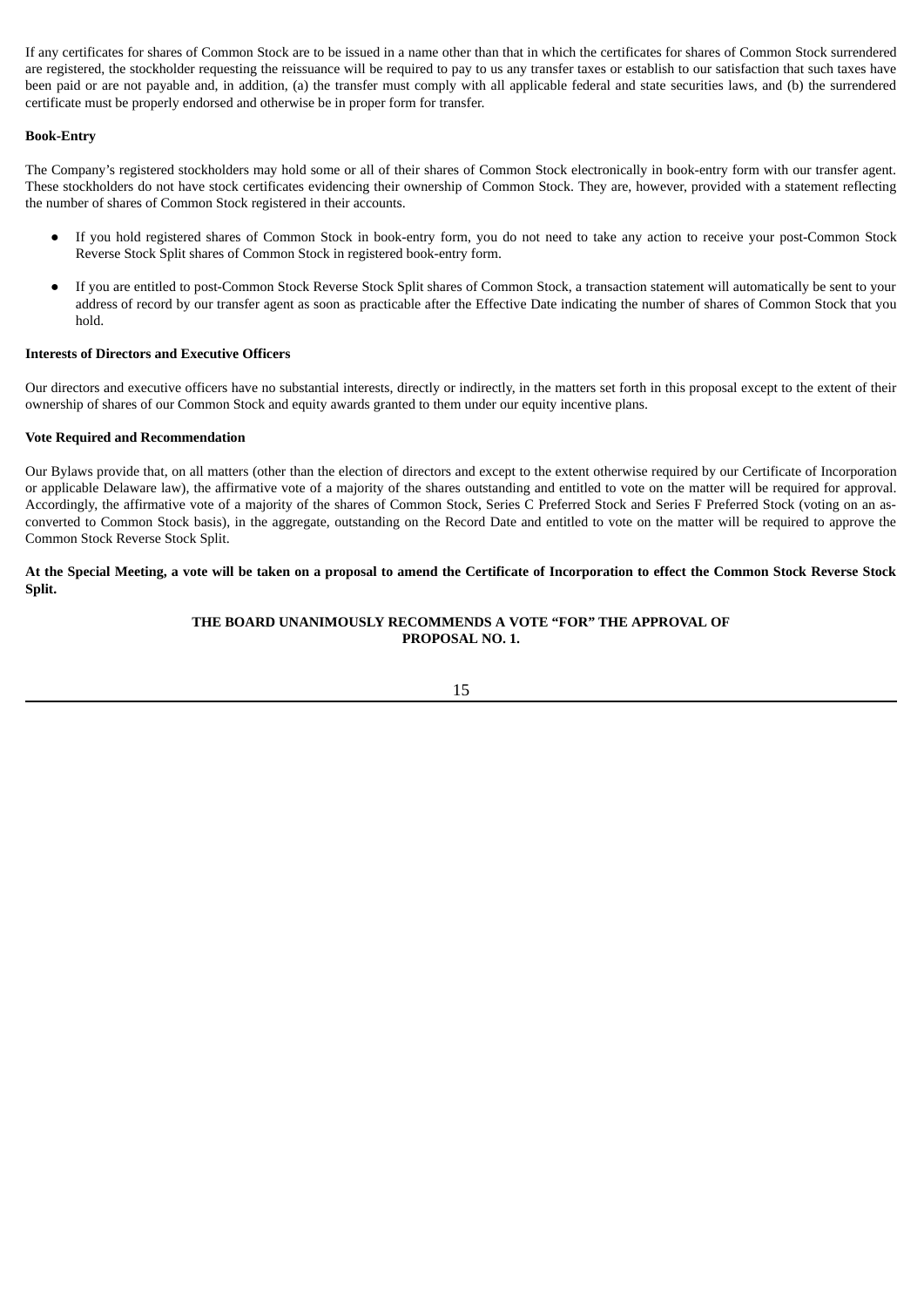#### <span id="page-19-0"></span>**PROPOSAL TO AUTHORIZE THE BOARD TO AMEND THE CERTIFICATE OF INCORPORATION BY AMENDING THE SERIES C PREFERRED CERTIFICATE OF DESIGNATIONS TO (i) EFFECT A REVERSE STOCK SPLIT OF ALL OUTSTANDING SHARES OF SERIES C PREFERRED STOCK BY THE SAME RATIO THAT THE BOARD SELECTS FOR THE** COMMON STOCK REVERSE STOCK SPLIT AND (ii) INCREASE THE STATED VALUE OF THE SERIES C PREFERRED STOCK BY **THE SAME AMOUNT AS THE RATIO OF THE SERIES C PREFERRED REVERSE STOCK SPLIT**

#### **(Proposal No. 2)**

#### <span id="page-19-1"></span>**Summary**

Our Board has unanimously approved a proposal to amend the Certificate of Incorporation by amending the Series C Preferred Certificate of Designations to effect the Series C Preferred Reverse Stock Split by the same ratio that the Board selects for the Common Stock Reverse Stock Split. The proposal provides that our Board shall be required, pursuant to Section 242(b) of the DGCL, to effect the Series C Preferred Reverse Stock Split, if it determines to implement the Common Stock Reverse Stock Split described in Proposal No. 1, solely for the purpose of maintaining the proportionate relationship of the Series C Preferred Stock to the Common Stock, at the same time the Board effects the Common Stock Reverse Stock Split, and in any event, before the Company's 2022 Annual Meeting of Stockholders. The proposal also provides that the Board's authority to effect the Series C Preferred Reverse Stock Split is conditioned on the Board's implementing the Common Stock Reverse Stock Split at the same ratio as implemented with respect to the Series C Preferred Reverse Stock Split. Therefore, if Proposal No. 1 is not approved, or, even if approved, if the Board does not otherwise elect to implement the Common Stock Reverse Stock Split at the same ratio as the Series C Preferred Reverse Stock Split, then the Board shall not have authority to effect the Series C Preferred Reverse Stock Split pursuant to this Proposal No. 2.

Should the Board proceed with the Series C Preferred Reverse Stock Split, the same ratio that is set for the Common Stock Reverse Stock Split shall be set for the Series C Preferred Reverse Stock Split, so that the proportionate relationship of the Series C Preferred Stock to the Common Stock remains the same, and so that neither the ratio set for the Common Stock Reverse Stock Split, nor the ratio set for the Series C Preferred Reverse Stock Split, adversely affects the rights, preferences or privileges of the Series C Preferred Stock.

If our Board determines, in its sole discretion, that effecting the Series C Preferred Reverse Stock Split is necessary to maintain the proportionate relationship of the Series C Preferred Stock to the Common Stock and it is also in the best interests of the Company and our stockholders, then the Series C Preferred Stock Reverse Stock Split will become effective upon filing of an amendment to our Series C Preferred Certificate of Designations with the Secretary of State of the State of Delaware. The amendment filed thereby will set forth the number of shares of Series C Preferred Stock to be combined into one share of our Series C Preferred Stock, within the limits set forth in this proposal. Except for adjustments that may result from the treatment of fractional shares as described below, each holder of Series C Preferred Stock will hold (i) the same percentage of our outstanding Series C Preferred Stock and (ii) assuming the implementation of the Common Stock Reverse Stock Split, the same percentage of our outstanding Common Stock and Series C Preferred Stock, in the aggregate, immediately following the Series C Preferred Reverse Stock Split as such stockholder holds immediately prior to the Series C Preferred Stock Reverse Stock Split.

Additionally, our Board has unanimously approved a corresponding amendment to our Series C Preferred Certificate of Designations to increase the stated value of the Series C Preferred Stock by the same amount as the ratio of the Series C Preferred Reverse Stock Split so that the rights and preferences of the Series C Preferred Stock including, without limitation, the amount payable to the holders of shares of Series C Preferred Stock upon a redemption of the Series C Preferred Stock by the Company would not be affected by the Series C Preferred Reverse Stock Split. Any amendment increasing the stated value of the Series C Preferred Stock is solely conditioned on the implementation of the Series C Preferred Reverse Stock Split. In the event that the Series C Preferred Reverse Stock Split is not implemented by the Board, the amendment to our Series C Preferred Certificate of Designations increasing the stated value of the Series C Preferred Stock will not be implemented.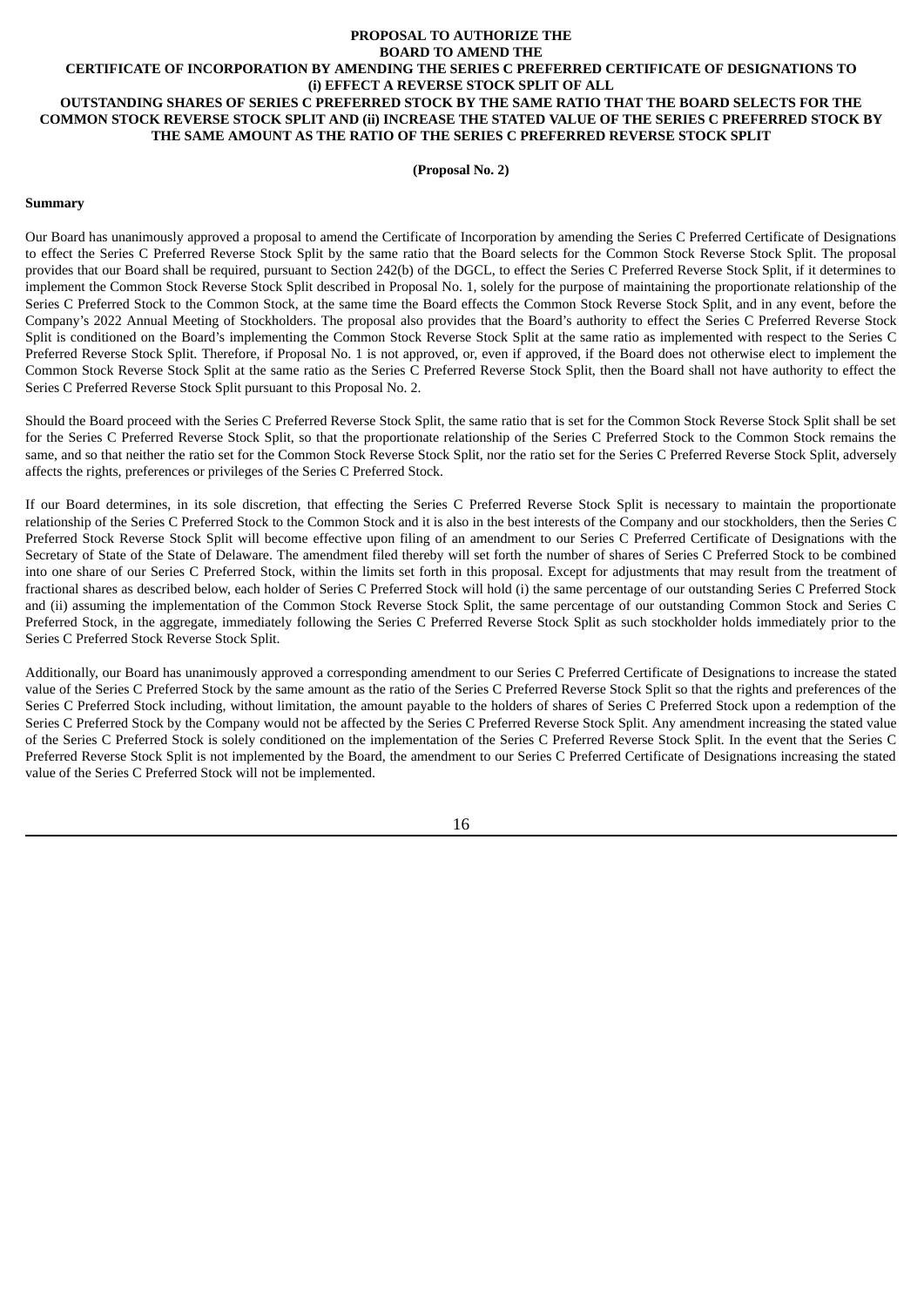The text of the form of amendment to the Series C Preferred Certificate of Designations, which would be filed with the Secretary of State of the State of Delaware to effect (i) the Series C Preferred Reverse Stock Split and (ii) the increase in stated value of the Series C Preferred Stock, is set forth in **Appendix B** to this Proxy Statement. The text of the form of amendment accompanying this Proxy Statement is, however, subject to amendment to reflect the exact ratio for the Series C Preferred Reverse Stock Split and any changes that may be required by the office of the Secretary of State of the State of Delaware or that the Board may determine to be necessary or advisable ultimately to comply with applicable law and to effect the Series C Preferred Reverse Stock Split.

Our Board believes that approval of the amendments to the Series C Preferred Certificate of Designations to (i) effect the Series C Preferred Reverse Stock Split and (ii) increase the stated value of the Series C Preferred Stock is in the best interests of the Company and our stockholders and has unanimously recommended that the proposed amendment be presented to our stockholders for approval.

### <span id="page-20-0"></span>**Implementation of the Series C Preferred Reverse Stock Split**

The Series C Preferred Reverse Stock Split will be effected, if at all, only upon a determination by our Board to implement the Common Stock Reverse Stock Split, in which case the Board will also implement the Series C Preferred Reverse Stock Split (at the same ratio determined by our Board for the Common Stock Reverse Stock Split as described above) in order to maintain the proportionate relationship of the Series C Preferred Stock to the Common Stock. No further action on the part of stockholders would be required to implement the Series C Preferred Reverse Stock Split. If our stockholders approve the proposal, and the Board effects the Series C Preferred Reverse Stock Split, we would communicate to the public, prior to the Effective Date, additional details regarding the Series C Preferred Reverse Stock Split, including the specific ratio selected by the Board. Notwithstanding the foregoing, the Board's authority to effect the Series C Preferred Reverse Stock Split is conditioned on the Board's also implementing the Common Stock Reverse Stock Split at the same ratio as implemented with respect to the Series C Preferred Reverse Stock Split. Therefore, if Proposal No. 1 is not approved, or, even if approved, if the Board does not otherwise elect to implement the Common Stock Reverse Stock Split at the same ratio as the Series C Preferred Reverse Stock Split, then the Board shall not have authority to effect the Series C Preferred Reverse *Stock Split pursuant to this Proposal No. 2.*

If the Board does not implement the Series C Preferred Reverse Stock Split prior to the Company's 2022 Annual Meeting of Stockholders, the authority granted in this proposal to implement the Series C Preferred Reverse Stock Split will terminate. The Board is requesting authorization to implement the Series C Preferred Reverse Stock Split up until such time in the event the Company needs to utilize this Proposal No. 2 in order to maintain the *proportionate relationship of the Series C Preferred Stock to the Common Stock.*

#### <span id="page-20-1"></span>**Increase in the Stated Value of the Series C Preferred Stock**

The amendment to our Series C Certificate of Designations will be effected, if at all, only upon the implementation of the Series C Preferred Reverse Stock Split so that the rights and preferences of the Series C Preferred Stock including, without limitation, the amount payable to the holders of shares of Series C Preferred Stock upon a redemption of the Series C Preferred Stock by the Company, would not be affected by the Series C Preferred *Reverse Stock Split.*

#### *Effective Date*

If the proposed amendment to the Certificate of Incorporation by amending the Series C Preferred Certificate of Designations to (i) give effect to the Series C Preferred Stock Reverse Stock Split and (ii) increase the stated value of the Series C Preferred Stock is approved at the Special Meeting, and the Board effects the Series C Preferred Reverse Stock Split as a result of its determination to implement the Common Stock Reverse Stock Split, the Company will file the amendment to the Series C Preferred Certificate of Designations with the office of the Secretary of State of Delaware on the Effective Date and it will become effective as of 5:30 p.m. Eastern Time on the Effective Date. Except as explained below with respect to fractional shares, each issued share of Series C Preferred Stock immediately prior to the Effective Date will automatically be changed, as of the Effective Date, into a fraction of a share of Series C Preferred Stock, based on the exchange ratio within the approved range determined by the Board.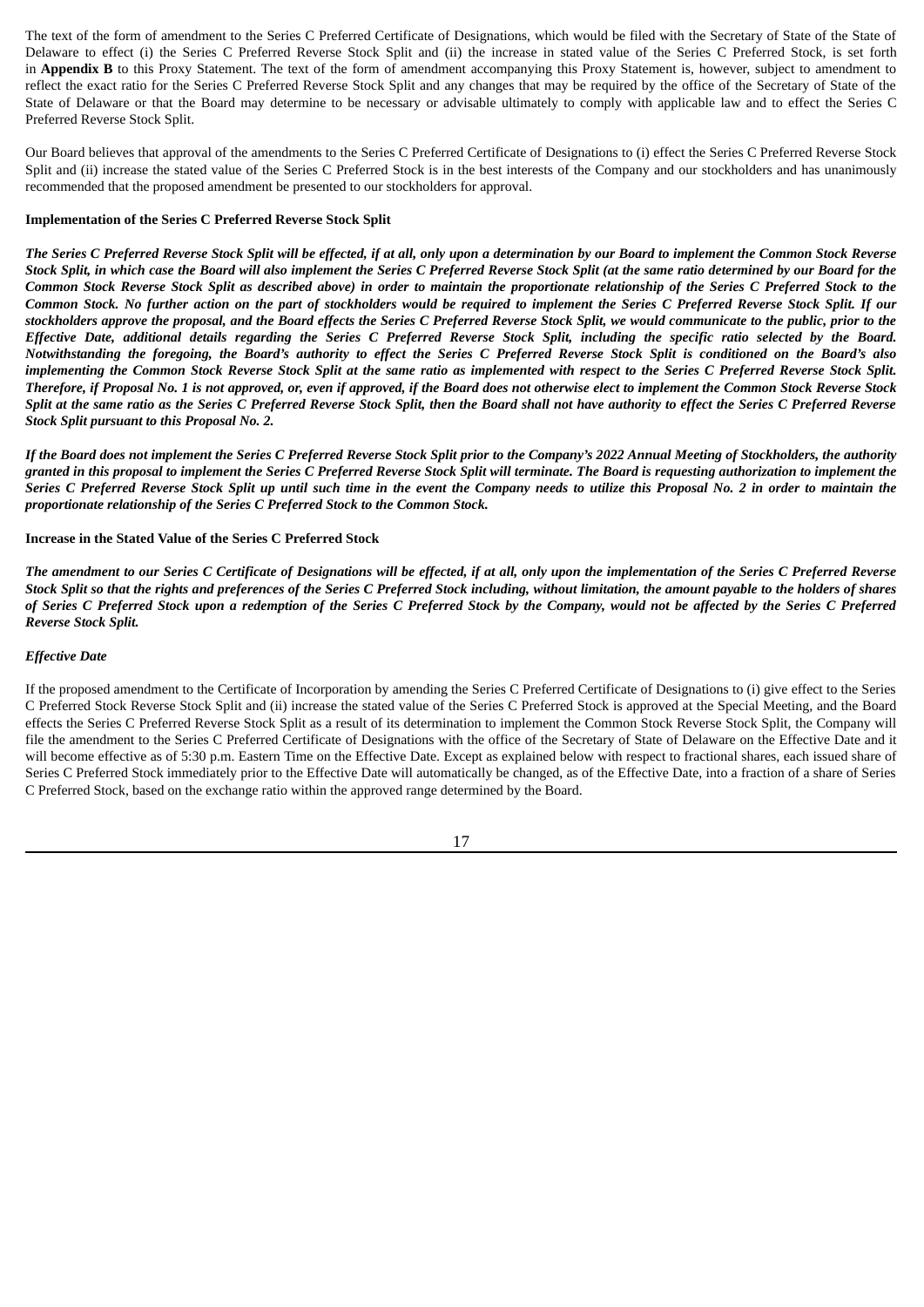# *Purpose of the Series C Preferred Reverse Stock Split*

The sole purpose for the Series C Preferred Reverse Stock Split is based on the Board's belief that the Series C Preferred Reverse Stock Split will be necessary to maintain the proportionate relationship of the Series C Preferred Stock to the Common Stock.

#### <span id="page-21-0"></span>Principal Effects of the Series C Preferred Reverse Stock Split and Increase in the Stated Value of the Series C Preferred Stock

*Series C Preferred Stock.* If this proposal is approved by the stockholders at the Special Meeting and the Board effects the Series C Preferred Reverse Stock Split, as a result of its determination to implement the Common Stock Reverse Stock Split, and thus amend the Certificate of Incorporation by amending the Series C Preferred Certificate of Designations, the Company will file a certificate of amendment to the Series C Preferred Certificate of Designations with the Secretary of State of the State of Delaware.

There is only one holder of our Series C Preferred Stock. Because the Series C Preferred Reverse Stock Split would be applied proportionately to the outstanding shares of Series C Preferred Stock as the application of the Common Stock Reverse Stock Split would be applied to the outstanding shares of Common Stock, the proposed Series C Preferred Reverse Stock Split would not alter the Series C Preferred stockholder's percentage ownership of the outstanding shares of Series C Preferred Stock or the outstanding shares of Common Stock and Series C Preferred Stock, in the aggregate. Such holder will continue to hold one hundred percent (100%) of the voting power of the outstanding shares of our Series C Preferred Stock immediately after the Series C Preferred Reverse Stock Split. Such holder will also continue to hold the same percentage of the voting power of the outstanding shares of our Common Stock and Series C Preferred Stock, in the aggregate, after the Series C Preferred Reverse Stock Split. One (1) share of Series C Preferred Stock shall continue to carry the same voting rights as one (1) share of Common Stock. The amendment to the Series C Preferred Certificate of Designations would not change the number of authorized shares of our blank check preferred stock, par value \$0.0001 per share, nor will it change the number of designated shares of Series C Preferred Stock. The Series C Preferred Reverse Stock Split will have the effect of creating unreserved designated shares of Series C Preferred Stock. We have no current arrangements or understandings providing for the issuance of the additional shares of Series C Preferred Stock that would be made available for issuance upon effectiveness of the Series C Preferred Reverse Stock Split; *provided, however,* if we plan to issue any additional shares of Series C Preferred Stock, pursuant to the provisions of the Series C Preferred Certificate of Designations, we would be required to obtain the approval of the holder of Series C Preferred Stock to do so.

Effect on Employee Plans, Options, Restricted Stock Awards and Convertible or Exchanaeable Securities. We do not have any employee plans which provide for the issuance of our Series C Preferred Stock.

*Listing.* Our Series C Preferred Stock is not listed and does not trade on any stock or securities exchange.

*Authorized but Unissued Shares; Potential Anti-Takeover Effects.* Our Certificate of Incorporation presently authorizes 10,000,000 shares of blank check preferred stock, par value \$0.0001 per share, 2,000 shares of which are designated as Series C Preferred Stock. The Series C Preferred Reverse Stock Split would not change the number of authorized shares of the Company's blank check preferred stock as designated. Therefore, because the number of issued and outstanding shares of Series C Preferred Stock would decrease, the number of shares of Series C Preferred Stock remaining available for issuance by us in the future would increase. We have no current arrangements or understandings providing for the issuance of the additional shares of Series C Preferred Stock that would be made available for issuance upon effectiveness of the Series C Preferred Reverse Stock Split; *provided, however,* if we plan to issue any additional shares of Series C Preferred Stock, pursuant to the provisions of the Series C Preferred Certificate of Designations, we would be required to obtain the approval of the holder of Series C Preferred Stock to do so.

### <span id="page-21-1"></span>**Fractional Shares**

We will not issue fractional certificates for post-Series C Preferred Reverse Stock Split shares of Series C Preferred Stock in connection with the Series C Preferred Reverse Stock Split. To the extent any holders of pre-Series C Preferred Reverse Stock Split shares of Series C Preferred Stock are entitled to fractional shares of Series C Preferred Stock as a result of the Series C Preferred Reverse Stock Split, the Company will issue an additional share to all holders of fractional shares of Series C Preferred Stock.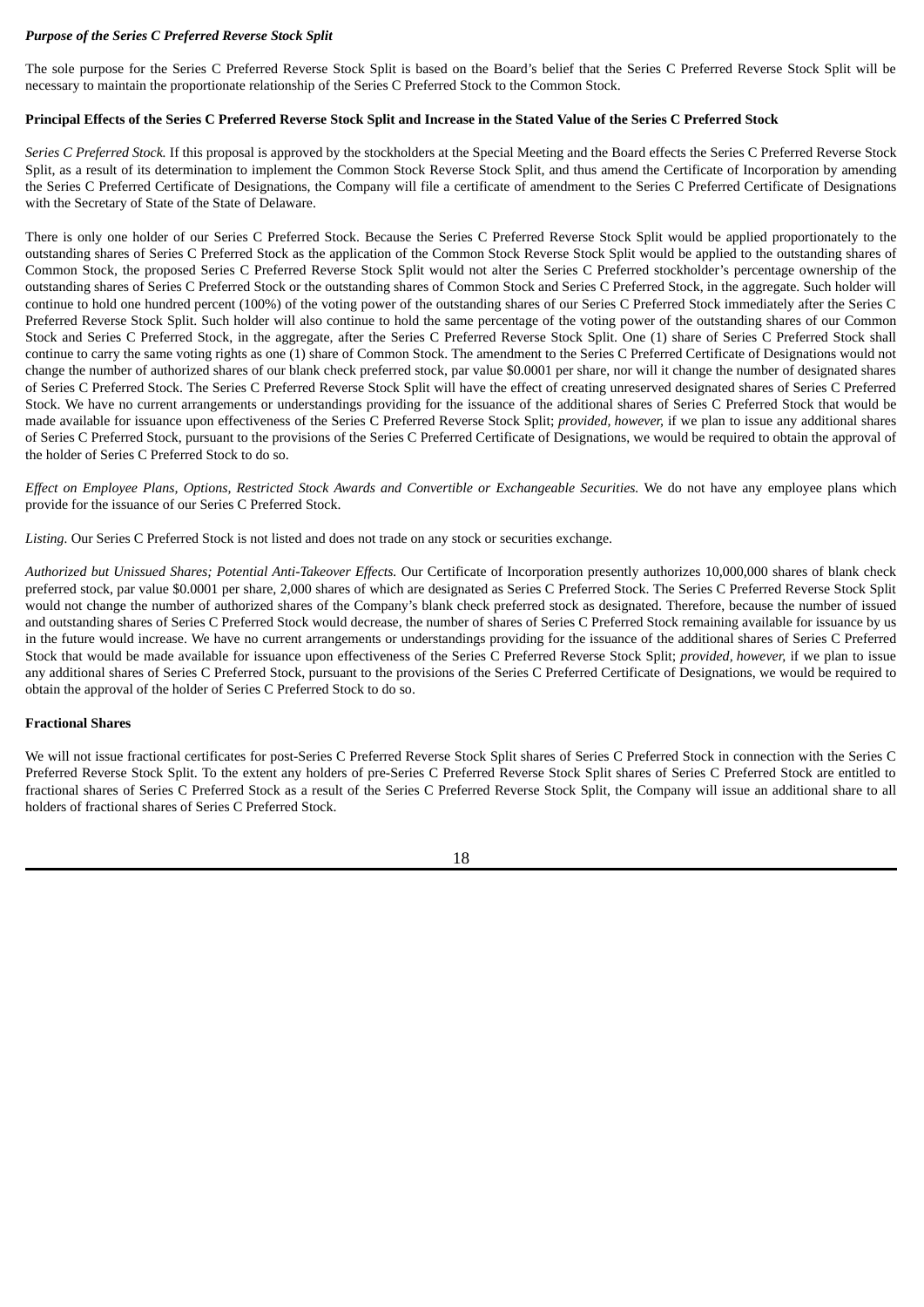# <span id="page-22-0"></span>**No Dissenters' Rights**

Under Delaware law, our stockholders would not be entitled to dissenters' rights or rights of appraisal in connection with the implementation of the Series C Preferred Stock Reverse Stock Split, and we will not independently provide our stockholders with any such rights.

#### <span id="page-22-1"></span>**Certain United States Federal Income Tax Consequences**

Holders of our shares of Series C Preferred Stock should consult with their personal tax advisors concerning any tax matters relating to the proposed Series C Preferred Reverse Stock Split and an increase in the stated value of the Series C Preferred Stock.

### <span id="page-22-2"></span>**Exchange of Stock Certificates**

The holders of shares of Series C Preferred Stock may, but shall not be required to, exchange each certificate representing shares of our Series C Preferred Stock outstanding before the Series C Preferred Reverse Stock Split for the reduced number of shares of our Series C Preferred Stock resulting from the Series C Preferred Reverse Stock Split. The Company will provide such new certificates upon a written request by a holder of Series C Preferred Stock accompanied by such holder's pre-Series C Preferred Stock Split share certificate being exchanged.

#### <span id="page-22-3"></span>**Interests of Directors and Executive Officers**

Our directors and executive officers have no substantial interests, directly or indirectly, in the matters set forth in this proposal.

#### <span id="page-22-4"></span>**Vote Required and Recommendation**

Our Bylaws provide that, on all matters (other than the election of directors and except to the extent otherwise required by our Certificate of Incorporation or applicable Delaware law), the affirmative vote of a majority of the shares outstanding and entitled to vote on the matter will be required for approval.

Section 242(b) of the DGCL requires that we obtain the approval of the majority of the shares of Series C Preferred Stock outstanding and entitled to vote, separately as a class, in addition to the approval of the majority of the shares of Common Stock and Series C Preferred Stock, outstanding and entitled to vote, in the aggregate, if we take any action that adversely affects the powers, preferences or rights of our Series C Preferred Stock. The provisions of our Series C Preferred Certificate of Designations requires that we obtain the approval of the holders of at least seventy percent (70%) of the outstanding shares of our Series C Preferred Stock, separately as a class, in addition to the approval of the majority of the shares of Common Stock and Series C Preferred Stock, outstanding and entitled to vote, in the aggregate, if we take any action that adversely affects the rights, preferences or privileges of the holders of our Series C Preferred Stock. Such separate approval would also be required if we were increasing or reducing the number of shares designated as Series C Preferred Stock. Since the Series C Preferred Reverse Stock Split can be implemented only if the ratio is the same as the ratio for the Common Stock Reverse Stock Split, and, further, since the stated value of the Series C Preferred Stock must be relatively increased by an amount equal to the ratio of the Series C Preferred Reverse Stock Split, the rights, preferences and privileges of the holder of the Series C Preferred Stock will not be affected adversely or disproportionately compared to the rights of the holders of our Common Stock. Additionally, we are not proposing to increase or reduce the number of shares designated as Series C Preferred Stock.

Accordingly, the affirmative vote of a majority of the shares of Common Stock, Series C Preferred Stock and Series F Preferred Stock (voting on an asconverted to Common Stock basis), in the aggregate, outstanding on the Record Date and entitled to vote on the matter will be required to (i) approve the Series C Preferred Reverse Stock Split and (ii) increase the stated value of the Series C Preferred Stock as stated herein.

At the Special Meeting, a vote will be taken on a proposal to amend the Certificate of Incorporation to effect (i) the Series C Preferred Reverse Stock Split and (ii) the increase of the stated value of the Series C Preferred Stock as provided herein.

# **THE BOARD UNANIMOUSLY RECOMMENDS A VOTE "FOR" THE APPROVAL OF PROPOSAL NO. 2.**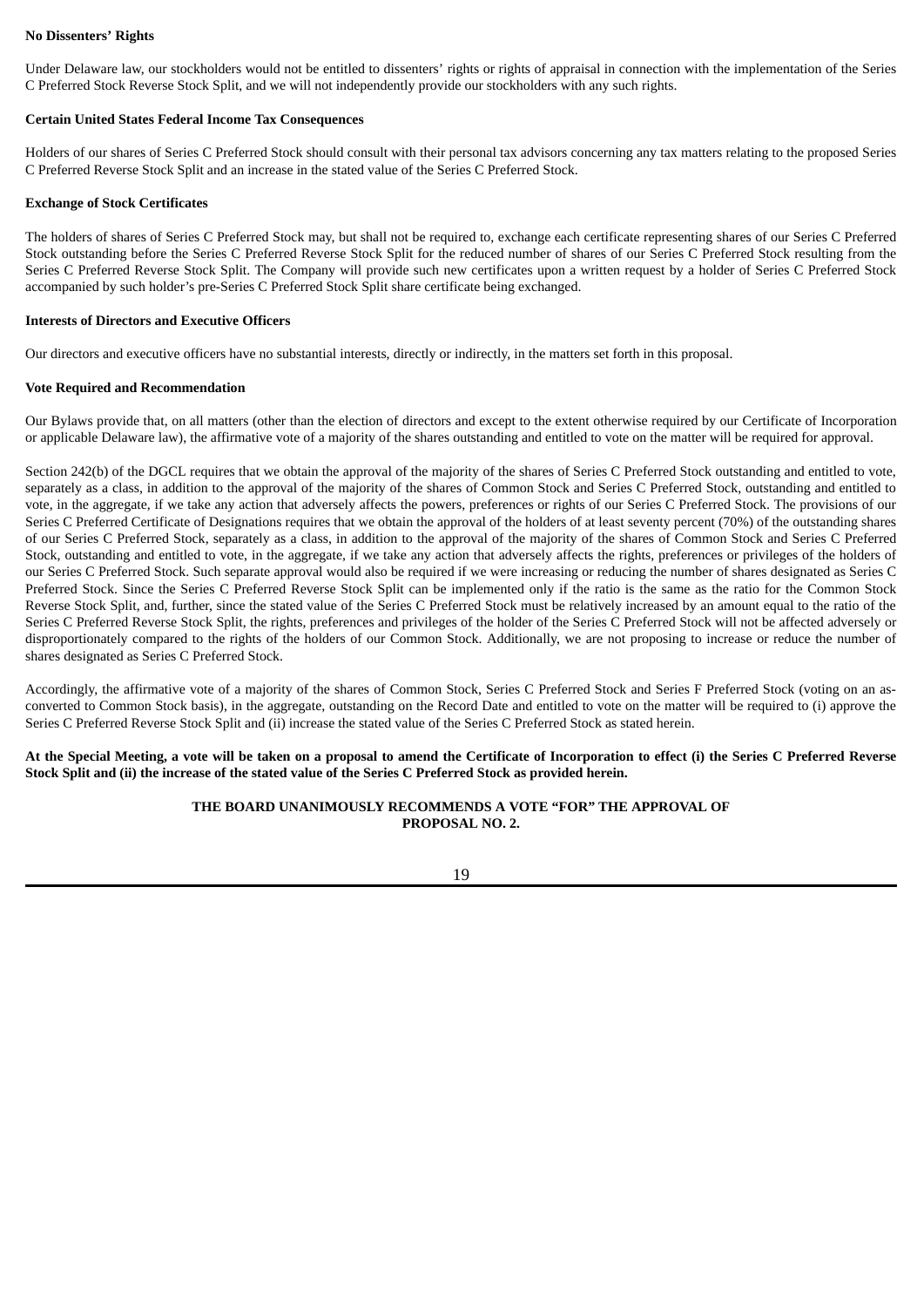#### **FUTURE STOCKHOLDER PROPOSALS**

<span id="page-23-0"></span>The Board has not yet determined the date on which the next Annual Meeting of Stockholders will be held. Stockholders may submit proposals on matters appropriate for stockholder action at annual meetings in accordance with the rules and regulations adopted by the SEC. Any proposal which an eligible stockholder desires to have included in our proxy statement and presented at the next Annual Meeting of Stockholders will be included in our proxy statement and related proxy card if it is received by us a reasonable time before we begin to print and send our proxy materials and if it complies with SEC rules regarding inclusion of proposals in proxy statements. In order to avoid controversy as to the date on which we receive a proposal, it is suggested that any stockholder who wishes to submit a proposal submit such proposal by certified mail, return receipt requested.

Other deadlines apply to the submission of stockholder proposals for the next Annual Meeting of Stockholders that are not required to be included in our proxy statement under SEC rules. With respect to these stockholder proposals for the next Annual Meeting of Stockholders, a stockholder's notice must be received by us a reasonable time before we begin to print and send our proxy materials. The form of proxy distributed by the Board for such meeting will confer discretionary authority to vote on any such proposal not received by such date. If any such proposal is received by such date, the proxy statement for the meeting will provide advice on the nature of the matter and how we intend to exercise our discretion to vote on each such matter if it is presented at that meeting.

#### **EXPENSES AND SOLICITATION**

<span id="page-23-1"></span>We will bear the costs of printing and mailing proxies. In addition to soliciting stockholders by mail or through our regular employees, we may request banks, brokers and other custodians, nominees and fiduciaries to solicit their customers who have shares of our Common Stock and/or shares of Series C Preferred Stock registered in the name of a nominee and, if so, will reimburse such banks, brokers and other custodians, nominees and fiduciaries for their reasonable out-of-pocket costs. Solicitation by our officers and employees may also be made of some stockholders following the original solicitation.

#### **ADDITIONAL INFORMATION**

<span id="page-23-2"></span>We are subject to the information and reporting requirements of the Exchange Act, and in accordance therewith, we file periodic reports, documents and other information with the SEC relating to our business, financial statements and other matters. Such reports and other information may be accessed at www.sec.gov. You are encouraged to review our Annual Report on Form 10-K for the fiscal year ended December 31, 2020, filed with the SEC on April 15, 2021, together with any subsequent information we filed or will file with the SEC and other publicly available information. A copy of any public filing is also available, at no charge, by contacting our legal counsel, Sullivan & Worcester LLP, Attn: David E. Danovitch, Esq. at (212) 660-3060.

Proxies may be solicited by directors, executive officers, and other employees of the Company in person or by telephone or mail only for use at the Special Meeting or any adjournment thereof. The Company has retained Laurel Hill Advisory Group LLC ("Laurel Hill") to assist with the solicitation of proxies for a project management fee of \$10,000, plus reimbursement for out-of-pocket expenses. The Company may also engage Laurel Hill to solicit proxies by telephone for a reasonable additional fee determined on a per call basis. All solicitation costs will be borne by the Company.

#### \*\*\*\*\*\*\*\*\*\*\*\*\*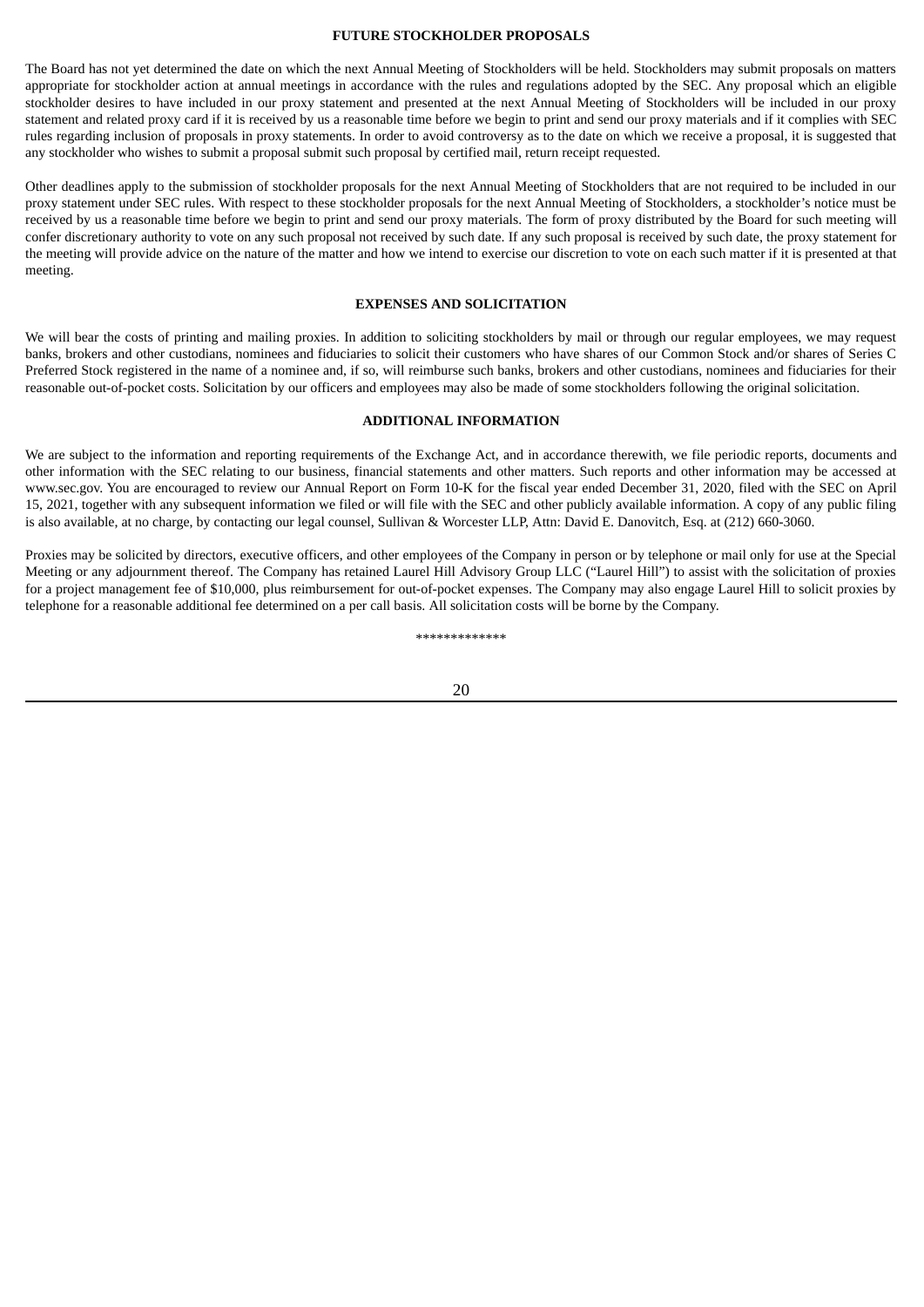It is important that the proxies be returned promptly and that your shares of Common Stock, and Series C Preferred Stock and/or Series F Preferred Stock be represented. Stockholders are urged to mark, date, execute, and promptly return the accompanying proxy card.

September 17, 2021 By Order of the Board of Directors,

/s/ Chia-Lin Simmons

Chia-Lin Simmons Chief Executive Officer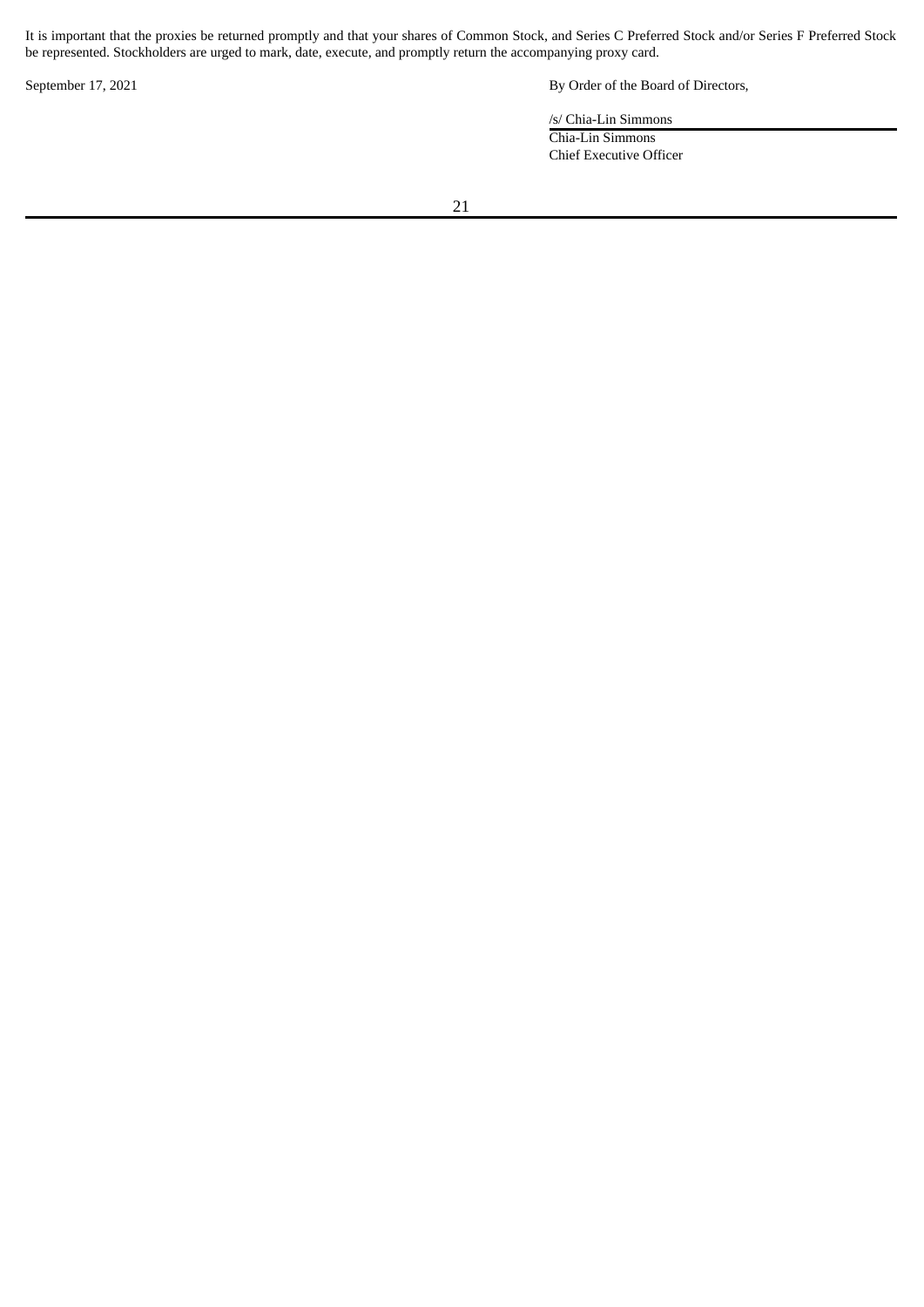#### **FORM OF CERTIFICATE OF AMENDMENT OF CERTIFICATE OF INCORPORATION OF NXT-ID, INC.**

<span id="page-25-0"></span>Nxt-ID, Inc., a corporation organized and existing under and by virtue of the General Corporation Law of the State of Delaware (the "**Corporation**"), does hereby certify that:

FIRST: The name of the Corporation is Nxt-ID, Inc.

SECOND: This Certificate of Amendment (this "**Certificate of Amendment**") amends the provisions of the Corporation's Certificate of Incorporation, as amended, and any amendments thereto (the "**Certificate of Incorporation**"), last amended by a certificate of amendment to the Certificate of Incorporation filed with the Secretary of State on September 9, 2016.

THIRD: A new Article 4(b) is added to the Certificate of Incorporation to provide in its entirety as follows:

"b) Upon the filing of this Amendment with the Secretary of State of the State of Delaware (the "**Effective Time**"), each \_\_\_\_\_\_\_\_ outstanding shares of Common Stock outstanding immediately prior to the Effective Time (the "**Old Common Stock**") shall be combined and converted into one (1) share of Common Stock (the "**New Common Stock**") based on a ratio of one share of New Common Stock for each \_\_\_\_\_ shares of Old Common Stock (the "**Reverse Split Ratio**"). This reverse stock split (the "**Reverse Split**") of the outstanding shares of Common Stock shall not affect the total number of shares of capital stock, including the Common Stock, that the Company is authorized to issue, which shall remain as set forth under this Article 4.

The Reverse Split shall occur without any further action on the part of the Corporation or the holders of shares of New Common Stock and whether or not certificates representing such holders' shares prior to the Reverse Split are surrendered for cancellation. No fractional interest in a share of New Common Stock shall be deliverable upon the Reverse Split, all of which shares of New Common Stock be rounded up to the nearest whole number of such shares. All references to "Common Stock" in these Articles shall be to the New Common Stock.

The Reverse Split will be effectuated on a stockholder-by-stockholder (as opposed to certificate-by-certificate) basis, except that the Reverse Split will be effectuated on a certificate-by-certificate basis for shares held by registered holders. For shares held in certificated form, certificates dated as of a date prior to the Effective Time representing outstanding shares of Old Common Stock shall, after the Effective Time, represent a number of shares of New Common Stock as is reflected on the face of such certificates for the Old Common Stock, divided by the Reverse Split Ratio and rounded up to the nearest whole number. The Corporation shall not be obligated to issue new certificates evidencing the shares of New Common Stock outstanding as a result of the Reverse Split unless and until the certificates evidencing the shares held by a holder prior to the Reverse Split are either delivered to the Corporation or its transfer agent, or the holder notifies the Corporation or its transfer agent that such certificates have been lost, stolen or destroyed and executes an agreement satisfactory to the Corporation to indemnify the Corporation from any loss incurred by it in connection with such certificates.

FOURTH: This amendment was duly adopted in accordance with the provisions of Sections 212 and 242 of the General Corporation Law of the State of Delaware.

FIFTH: This Certificate of Amendment shall be effective as of New York Time on the date written below.

IN WITNESS WHEREOF, the Corporation has caused this Certificate of Amendment to be signed by its officer thereunto duly authorized this day of , 202 .

NXT-ID, INC.

By: */s/ Chia-Lin Simmons* Name: Chia-Lin Simmons Title: Chief Executive Officer

A-1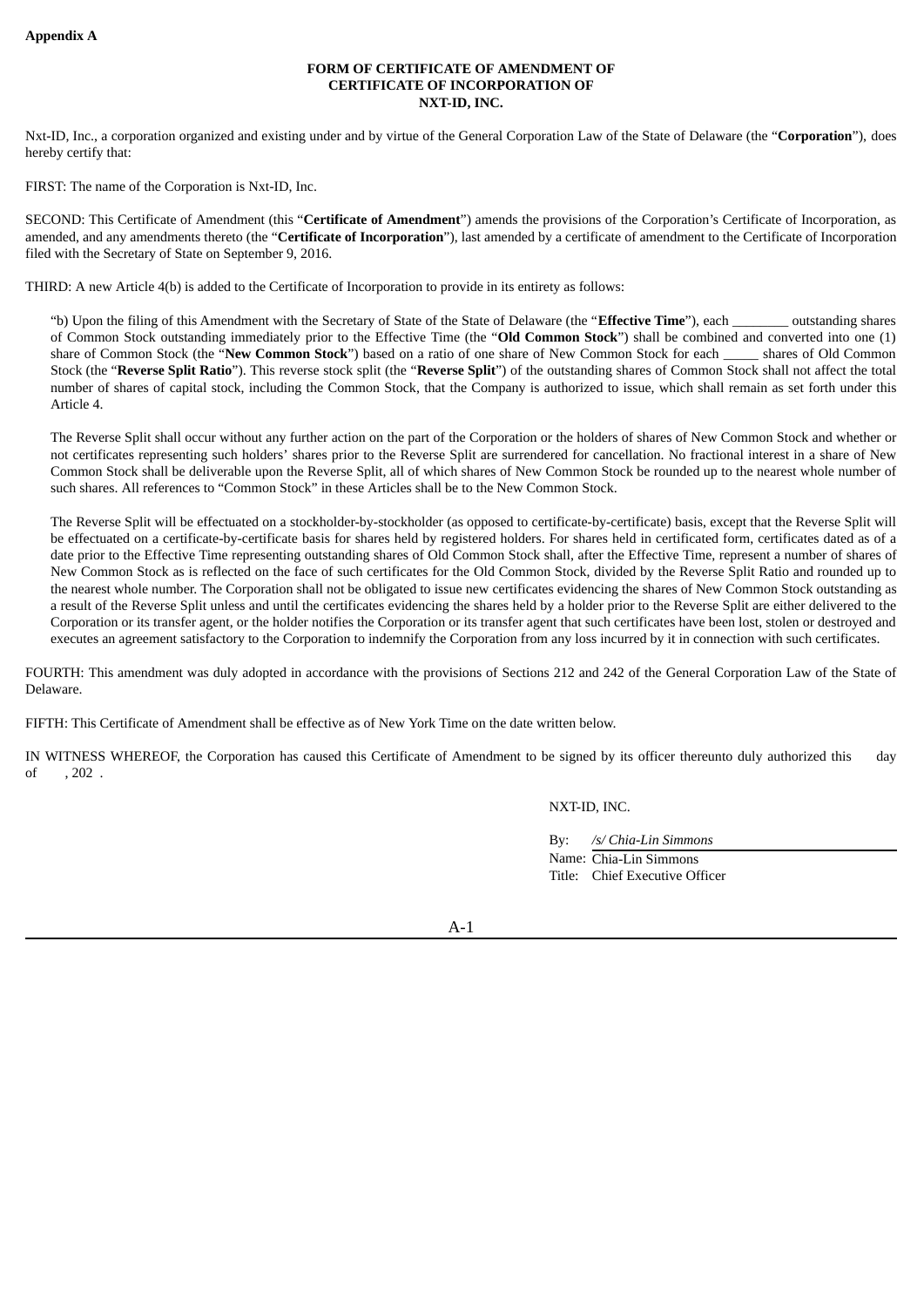#### <span id="page-26-0"></span>**FORM OF CERTIFICATE OF AMENDMENT OF CERTIFICATE OF DESIGNATIONS, PREFERENCES AND RIGHTS OF SERIES C NON-CONVERTIBLE VOTING PREFERRED STOCK OF NXT-ID, INC.**

The undersigned, Chia-Lin Simmons, the Chief Executive Officer of Nxt-ID, Inc. (the "Corporation"), pursuant to the provisions of the General Corporation Law of the State of Delaware (the "GCL"), does hereby certify and set forth as follows:

**First:** The date on which the Certificate of Designations, Preferences and Rights of Series C Non-Convertible Voting Preferred Stock of the Corporation (the "Certificate of Designations") was originally filed with the Secretary of State of the State of Delaware was May 23, 2017.

**Second:** The Board of Directors of the Corporation (the "Board"), acting in accordance with the provisions of Section 242 of the GCL and pursuant to the authority vested in the Board by the affirmative vote of a majority of the shares of the Corporation's common stock, par value \$0.0001 per share, and Series C Non-Convertible Voting Preferred Stock, par value \$0.0001 per share (the "Series C Preferred Stock"), in the aggregate, outstanding and entitled to vote on the matter, adopted resolutions amending the Certificate of Designations (the "Certificate of Amendment") as provided below.

**Third:** Section 12 of the Certificate of Designations has been added to read as follows:

12. REVERSE STOCK SPLIT. Upon the filing of this certificate of amendment with the Secretary of State of the State of Delaware (the "**Effective Time**"), each \_\_\_\_\_\_\_\_ outstanding shares of Series C Preferred Stock outstanding immediately prior to the Effective Time (the "**Old Series C Preferred Stock**") shall be combined and converted into one (1) share of Series C Preferred Stock (the "**New Series C Preferred Stock**") based on a ratio of one share of New Series C Preferred Stock for each \_\_\_\_\_ shares of Old Series C Preferred Stock (the "**Reverse Split Ratio**"). This reverse stock split (the "**Reverse Split**") of the outstanding shares of Series C Preferred Stock shall not affect the total number of shares of authorized preferred stock, par value \$0.0001 per share, that the Company has designated as Series C Preferred Stock, which shall remain as set forth under Section 1.

The Reverse Split shall occur without any further action on the part of the Company or the holders of shares of New Series C Preferred Stock and whether or not certificates representing such holders' shares prior to the Reverse Split are surrendered for cancellation. No fractional interest in a share of New Series C Preferred Stock shall be deliverable upon the Reverse Split, all of which shares of New Series C Preferred Stock be rounded up to the nearest whole number of such shares. All references to "Series C Preferred Stock" in these Articles shall be to the New Series C Preferred Stock.

The Reverse Split will be effectuated on a stockholder-by-stockholder (as opposed to certificate-by-certificate) basis, except that the Reverse Split will be effectuated on a certificate-by-certificate basis for shares held by registered holders. For shares held in certificated form, certificates dated as of a date prior to the Effective Time representing outstanding shares of Old Series C Preferred Stock shall, after the Effective Time, represent a number of shares of New Series C Preferred Stock as is reflected on the face of such certificates for the Old Series C Preferred Stock, divided by the Reverse Split Ratio and rounded up to the nearest whole number. The Company shall not be obligated to issue new certificates evidencing the shares of New Series C Preferred Stock outstanding as a result of the Reverse Split unless and until the certificates evidencing the shares held by a holder prior to the Reverse Split are either delivered to the Company or its transfer agent, or the holder notifies the Company or its transfer agent that such certificates have been lost, stolen or destroyed and executes an agreement satisfactory to the Company to indemnify the Company from any loss incurred by it in connection with such certificates."

B-1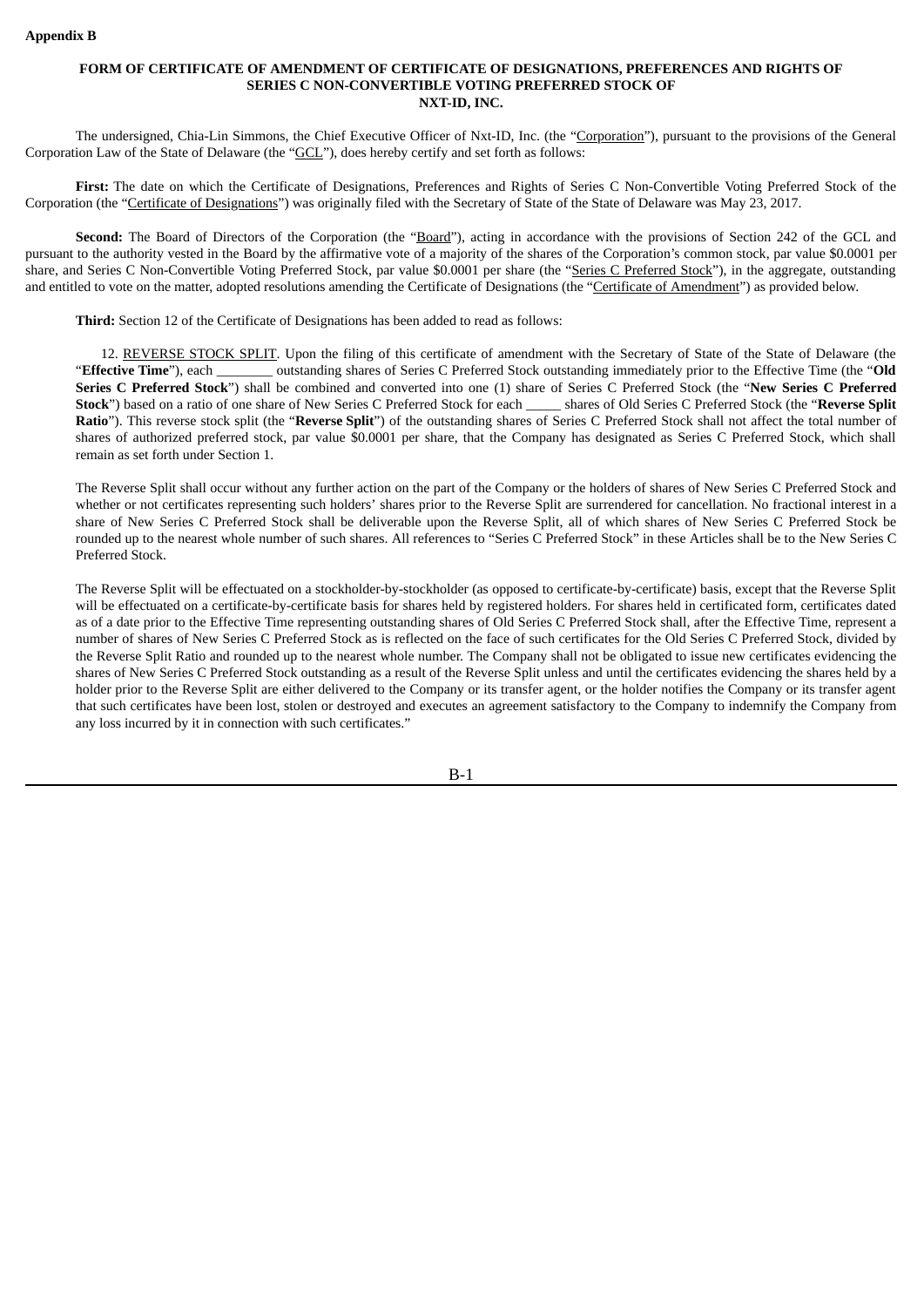**Fourth:** Section 4(l) of the Certificate of Designations, which sets forth the stated value of the Series C Preferred Stock shall be amended and restated in its entirety to adjust the stated value, as a result of the one-for-\_\_\_\_\_\_ reverse split of the Series C Preferred Stock, to read as follows:

(I) "Stated Value" means \$\_\_\_\_\_\_.00 per share, subject to adjustment for stock splits, stock dividends, recapitalizations, reorganizations, combinations, subdivisions or other similar events occurring after the Effective Time.

**Fifth:** All other provisions of the Certificate of Designations shall remain in full force and effect.

**Sixth**: This amendment was duly adopted in accordance with the provisions of Sections 228 and 242 of the GCL.

**Seventh**: This Certificate of Amendment shall be effective as of 5:30 P.M. New York time on the date written below.

**IN** WITNESS WHEREOF, the Corporation has caused this Certificate of Amendment to the Certificate of Designations to be signed by the undersigned, a duly authorized officer of the Corporation, and the undersigned has executed this Certificate of Amendment and affirms the foregoing as true and under penalty of perjury this day of , 202 .

#### **NXT-ID, INC.**

By: /s/ Chia-Lin Simmons Name: Chia-Lin Simmons Title: Chief Executive Officer

B-2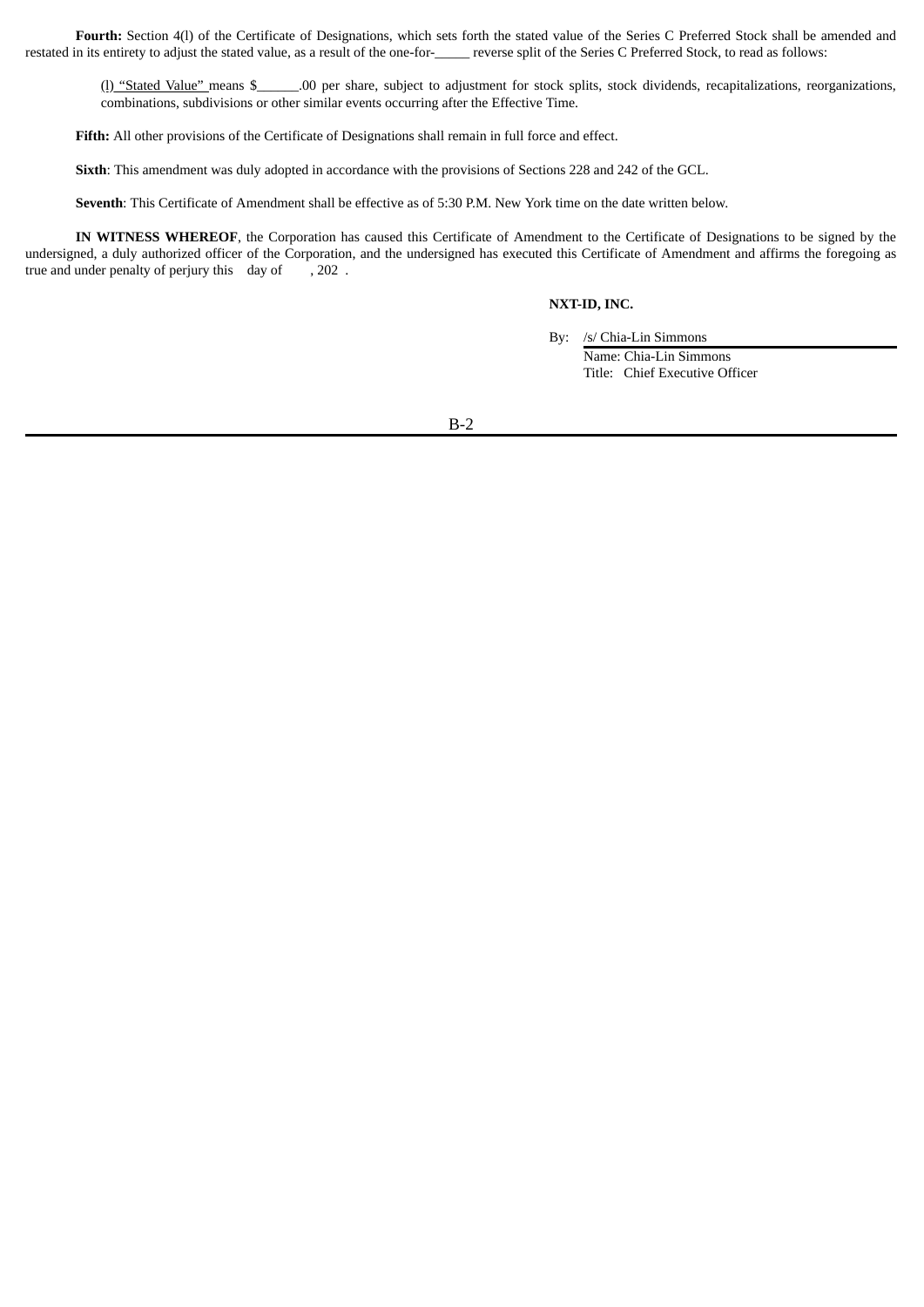### **VOTE ON INTERNET**

Go to http://www.vstocktransfer.com/proxy and log-on using the below control number.

# **CONTROL #**

# **VOTE BY MAIL**

Mark, sign and date your proxy card and return it in the envelope we have provided.

### **VOTE IN PERSON**

If you would like to vote in person, please attend the Special Meeting to be held on October 15, 2021 at 10:30 a.m. Eastern Time.

# **Please Vote, Sign, Date and Return Promptly in the Enclosed Envelope.**

**Special Meeting of Stockholders Proxy Card - Nxt-ID, Inc.**

# ▼ DETACH PROXY CARD HERE TO VOTE BY MAIL ▼

(1) To approve a proposal to authorize the Board to amend the Certificate of Incorporation to effect the Common Stock Reverse Stock Split.

| <b>Date</b> |                                                                                                                                                                                                                                                                                                                                                                                                                                                                                                  | Signature           | Signature, if held jointly |  |  |  |  |  |
|-------------|--------------------------------------------------------------------------------------------------------------------------------------------------------------------------------------------------------------------------------------------------------------------------------------------------------------------------------------------------------------------------------------------------------------------------------------------------------------------------------------------------|---------------------|----------------------------|--|--|--|--|--|
|             | $\Box$ vote for                                                                                                                                                                                                                                                                                                                                                                                                                                                                                  | $\Box$ VOTE AGAINST | $\Box$ ABSTAIN             |  |  |  |  |  |
| (2)         | To approve a proposal to authorize the Board to amend the Certificate of Incorporation by amending the Certificate of Designations of<br>Series C Preferred Stock to (i) effect the Series C Preferred Reverse Stock Split by the same ratio that the Board selects for the Common<br>Stock Reverse Stock Split described in Proposal No. 1 and (ii) increase the stated value of the Series C Preferred Stock by the same amount<br>as the ratio of the Series C Preferred Reverse Stock Split. |                     |                            |  |  |  |  |  |
|             | $\Box$ VOTE FOR                                                                                                                                                                                                                                                                                                                                                                                                                                                                                  | $\Box$ VOTE AGAINST | $\Box$ ABSTAIN             |  |  |  |  |  |

To change the address on your account, please check the box at right and indicate your new address in the space above. □

\* SPECIMEN \* 1 MAIN STREET ANYWHERE PA 99999-9999